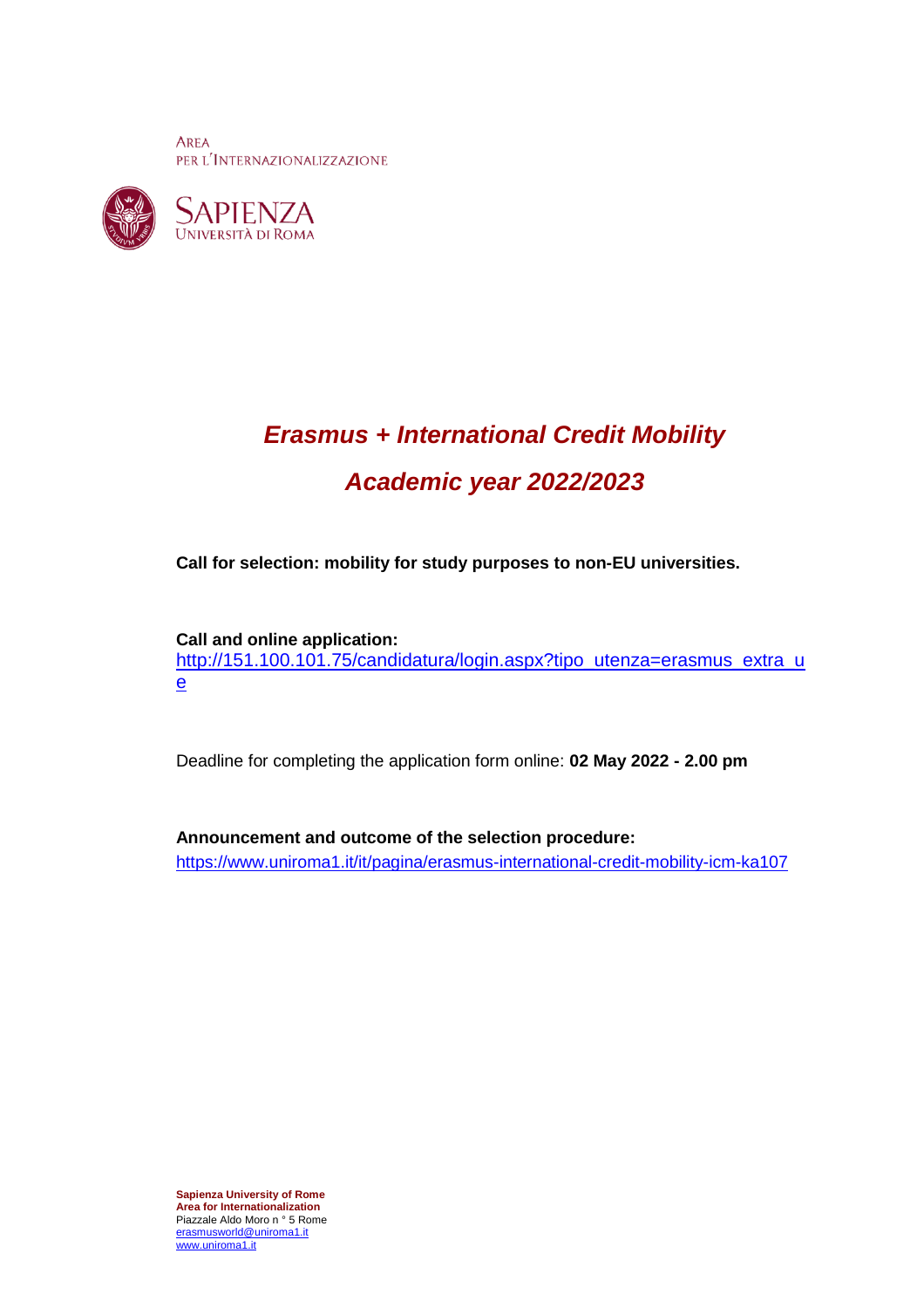

# **Summary**

| Art. 1 General Information                                      | 3  |
|-----------------------------------------------------------------|----|
| Art. 1.1 The Erasmus + program                                  | 3  |
| Art. 1.2 Recipients                                             | 4  |
| Art. 1.3 Mobility period                                        | 4  |
| Art. 1.4 List of available mobilities                           | 5  |
| Art. 1.5 Economic contributions                                 | 13 |
| Art. 1.6 Methods of payment of the scholarship                  | 14 |
| Art. 2 Admission requirements and presentation of the candidacy | 15 |
| Art. 2.1 Admission requirements to the call                     | 15 |
| Art. 2.2 Application for candidacy                              | 16 |
| Art. 2.3 Selection board                                        | 19 |
| Art. 2.4 Selection criteria                                     | 19 |
| Art. 3 Formulation of the ranking                               | 21 |
| Art. 3.1 Breakdown of the ranking                               | 21 |
| Art. 3.2 Acceptance and possible refund of the contribution     | 21 |
| Art. 3.3 Waiver of Mobility                                     | 22 |
| Art. 3.4 Entry into the host country and insurance              | 22 |
| Art. 4 Procedural and Logistic Information                      | 23 |
| Art. 5 Other provisions                                         | 24 |
| Art. 5.1 Controls                                               | 24 |
| Art. 5.2 Person in charge of the procedure                      | 24 |
| Art. 5.3 Processing of personal data                            | 24 |
|                                                                 |    |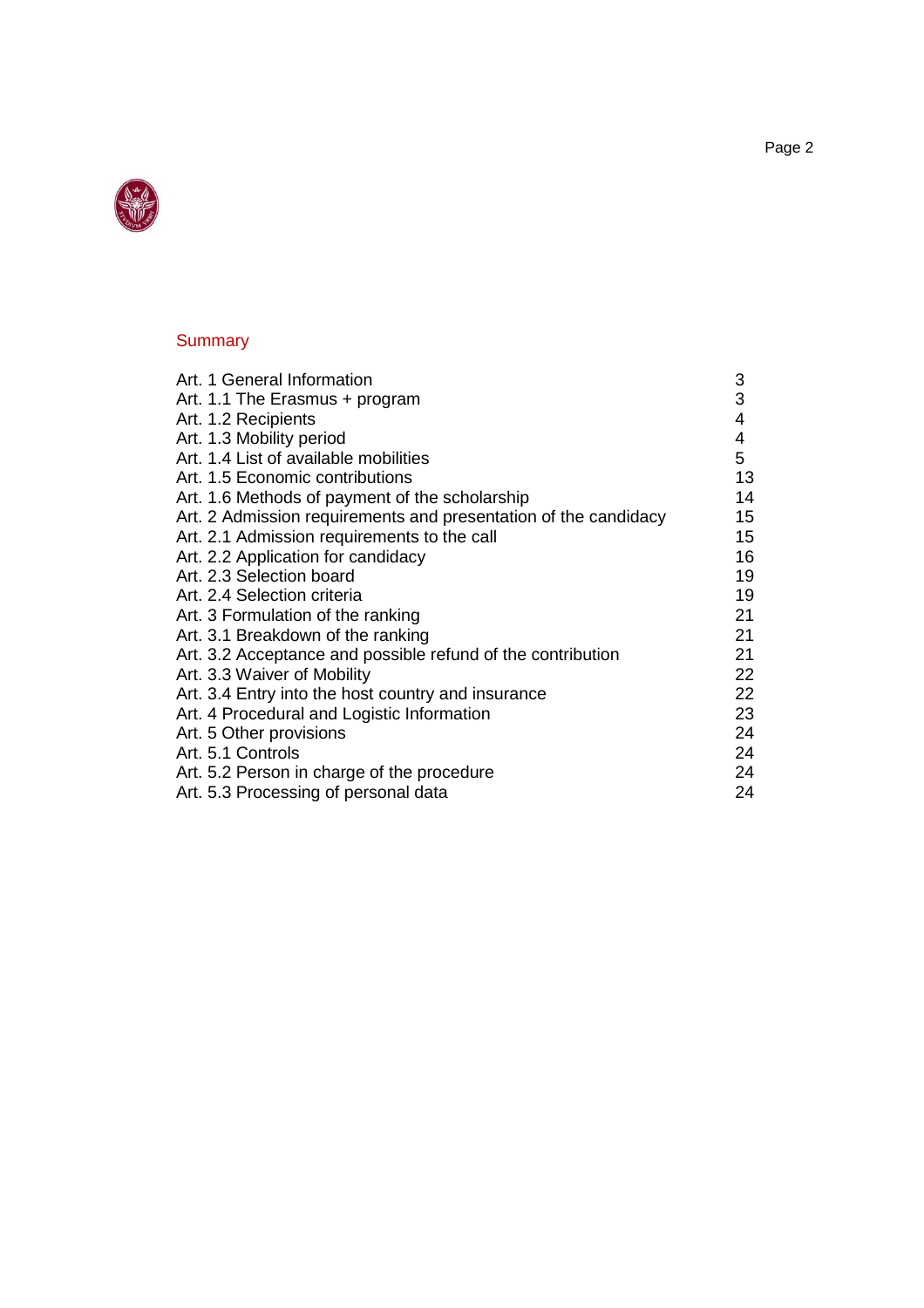

#### **Art. 1 General Information**

# **Art. 1.1 The Erasmus + program**

Erasmus + is the European Union program in the fields of education, training, youth and sport for the period 2014-2020.

The objectives of this action are:

- Support students in acquiring competences (knowledge, skills and attitudes) in order to improve their personal development and employability in the European labor market and beyond.
- Support the professional development of those working in the fields of education, training in order to renew and improve the quality of teaching, training around the world.
- Strengthen participants' foreign language skills.
- Raise participants' awareness and understanding of other cultures and other countries, offering them the opportunity to build networks of international contacts, to actively participate in society and develop a sense of European citizenship and identity.
- Increase the capacities, attractiveness and international dimension of organizations active in the fields of education, training and youth to enable them to offer activities and programs that better respond to the needs of individuals, in Europe and beyond.
- Strengthen synergies and transitions between formal, non-formal learning, vocational training, employment and entrepreneurship.

The *Erasmus + action International Credit Mobility* ( *E + ICM)* offers students a learning experience in a non-EU country from a minimum of 3 months to a maximum of 6 months within the following study cycles:

- Graduation:
- master's degree and single cycle;
- Ph.D:

at no additional cost of enrollment at the host institution (any contributions to which local students are also subject may be required), obtaining recognition of the educational activity carried out. **The periods of** *E + ICM Mobility* **are added to those already enjoyed under the Erasmus + program with European**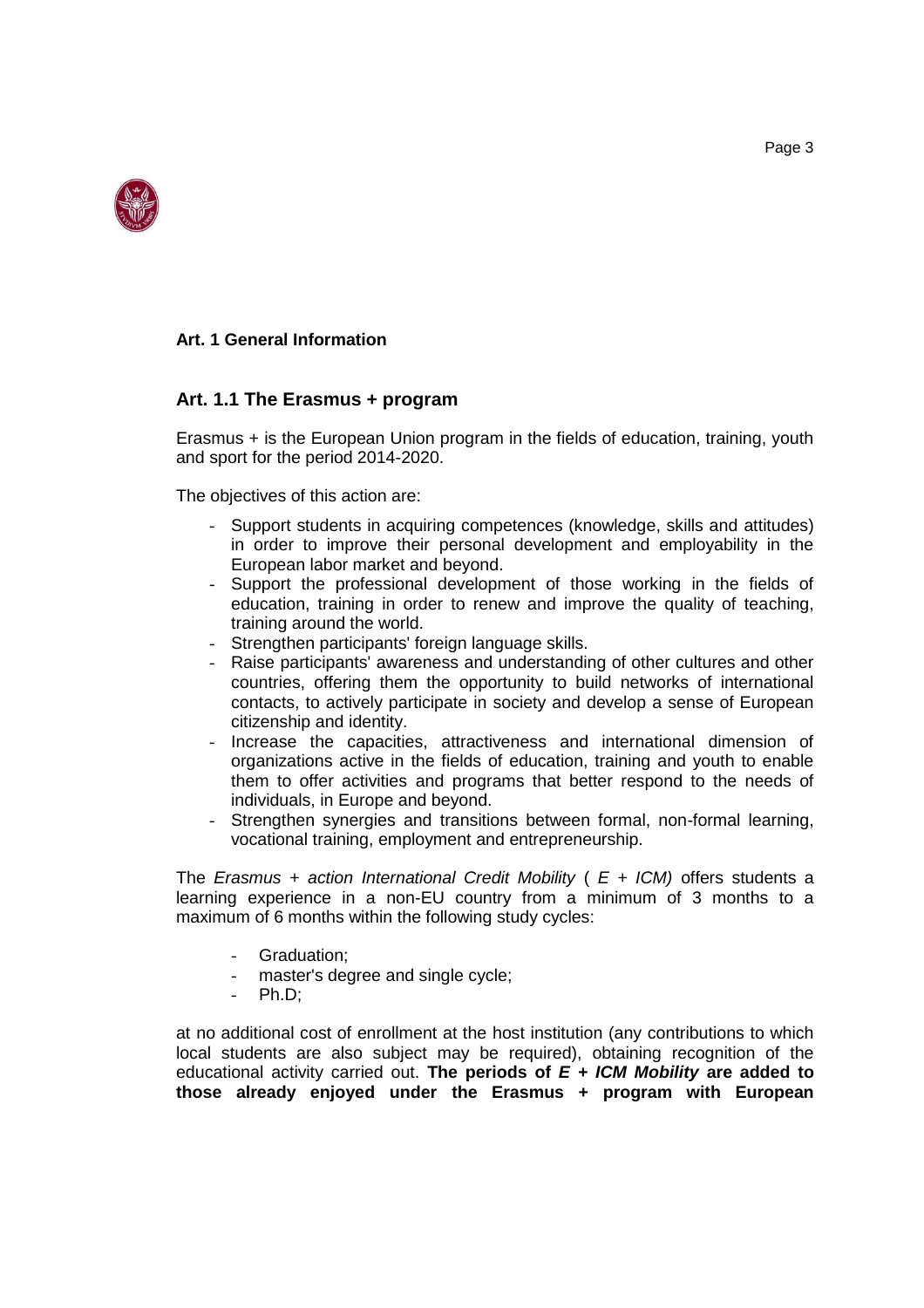

**universities** for a maximum total usable of 12 months for the degree cycle, 12 months for the master's degree cycle and 24 months for the single cycle.

*E + ICM* grants are awarded for carrying out the following activities at a foreign host institution:

- study;
- research by thesis.

The *E + ICM* provides the possibility for students eligible in the ranking under this call, but not winners of the scholarship, to enjoy the status of *Erasmus + Zero EUgrant student* .

The *Erasmus + Zero EU-grant status* allows you to take advantage of the facilitations related to mobility (no registration fee at the host institution and recognition of the training activity carried out) **for the same destination universities provided for in this call** , without receiving, however, the community contribution or the additional amount to cover travel costs. This specific type of *Erasmus + Zero EU-grant students, with the* explicit availability of the student, will be awarded funding of the same amount as the *E + ICM.*

#### **Art. 1.2 Recipients**

Recipients of the *E + ICM program* are exclusively students of

- Graduation:
- master's degree and single cycle;
- $Ph.D;$

regularly enrolled at Sapienza University of Rome for the 2021/2022 academic year.

#### **Art. 1.3 Mobility period**

This call for applications provides for the assignment of mobility grants for 6 months each. Under no circumstances may each mobility have a duration of less than 3 continuous months. The months spent within the Erasmus + Program and previous LLP / Erasmus programs (for study, internship and placement), Erasmus Mundus, if carried out in the current cycle of studies, even if enrolled in other programs, count towards the calculation available to the candidate. University for a maximum of 12 months in total.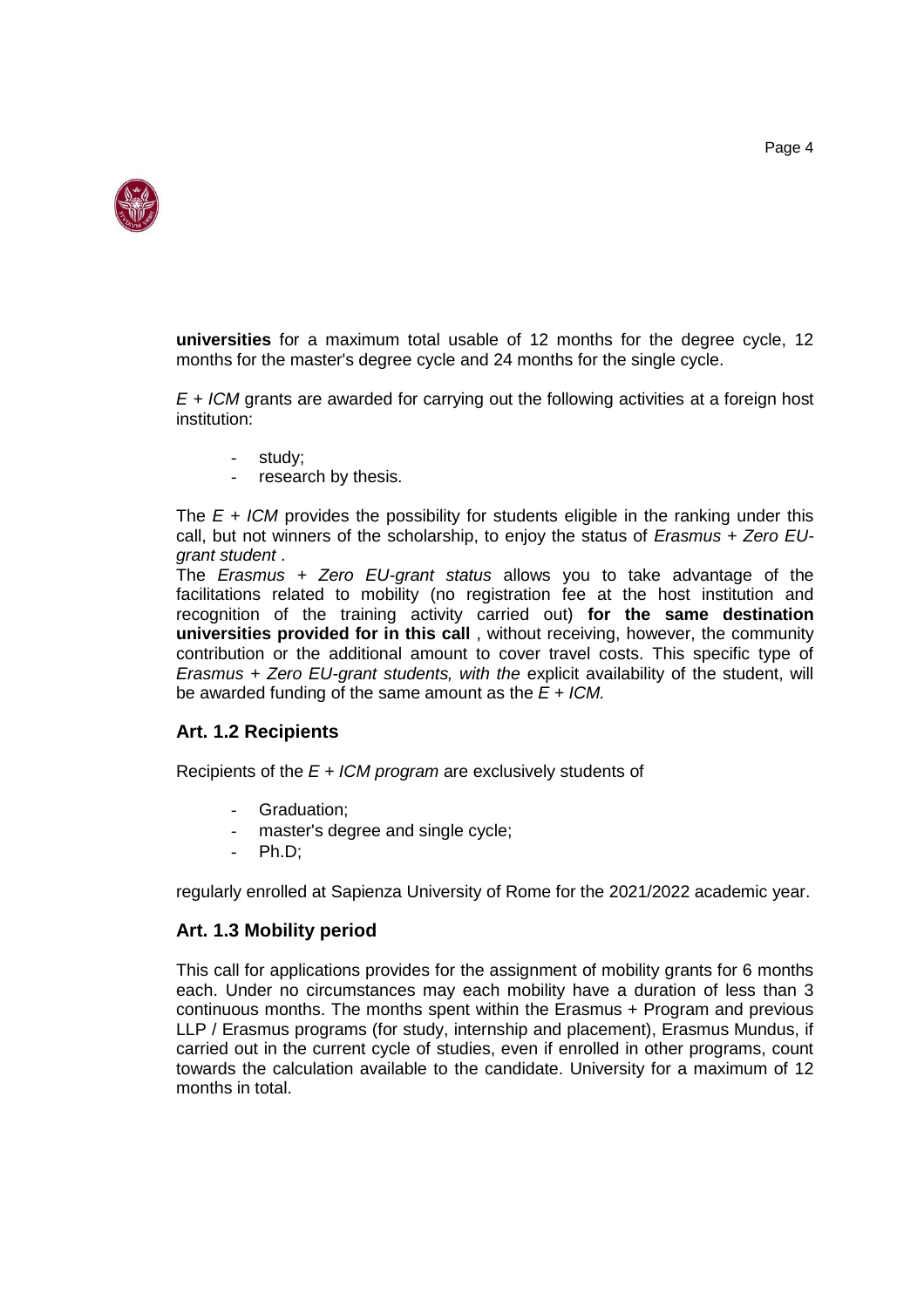

Successful candidates must begin their period of study abroad in the 1st or 2nd semester of the 2022/2023 academic year, also taking into consideration the needs of the host University . The minimum mobility period is 3 months and up to a maximum of 6 months.

#### **The mobility period must be agreed with the host institutions in accordance with their academic calendar.**

#### **Art. 1.4 List of available mobilities**

The candidate can select **1 destination from the locations listed below**. In the case of interest in more than one location in the same country or for more countries, it will be possible to express a second preference during the interview .

| <b>Country</b>                          | <b>University</b>                           | N. of        |                |
|-----------------------------------------|---------------------------------------------|--------------|----------------|
|                                         |                                             | scholarships | <b>Faculty</b> |
|                                         | University of Brasilia                      |              |                |
|                                         | Pontifical University Catholic of Sao Paulo |              |                |
|                                         | <b>Federal University of Santa Catarina</b> |              |                |
|                                         | Federal university of Lavras                |              |                |
|                                         | <b>Federal University of Minas Gerais</b>   |              |                |
| State University of Rio de Janeiro      |                                             |              |                |
|                                         | Rural Federal University of Pernambuco      |              |                |
| <b>Brazilian</b>                        | University of Sao Paulo                     | 1            | All            |
|                                         | Federal University of Goiás                 |              |                |
|                                         | Federal University of Rio Grande do Sul     |              |                |
|                                         | University State of Londrina                |              |                |
| University of Campinas - UNICAMP        |                                             |              |                |
|                                         | University of Paraná                        |              |                |
|                                         | Federal University of Bahia                 |              |                |
| <b>Federal University of Sao Carlos</b> |                                             |              |                |
|                                         | University of Rio De Janeiro                |              |                |
| Dominican<br>Republic                   | Instituto Tecnologico de Santo Domingo      | 1            | All            |
|                                         | <b>Tel Aviv University</b>                  |              |                |
|                                         | Ben-Gurion University of The Negev          |              |                |
| Israel                                  | The Hebrew University of Jerusalem          | 1            | All            |
|                                         | Shenkar Engineering.Design.Art (Pbc)        |              |                |
|                                         | Technion - Israel Institute of Technology   |              |                |
|                                         | <b>MUBS</b>                                 | 1            | All            |
| Lebanon<br>Université Saint-Joseph      |                                             |              |                |

The total scholarships are 6, of which: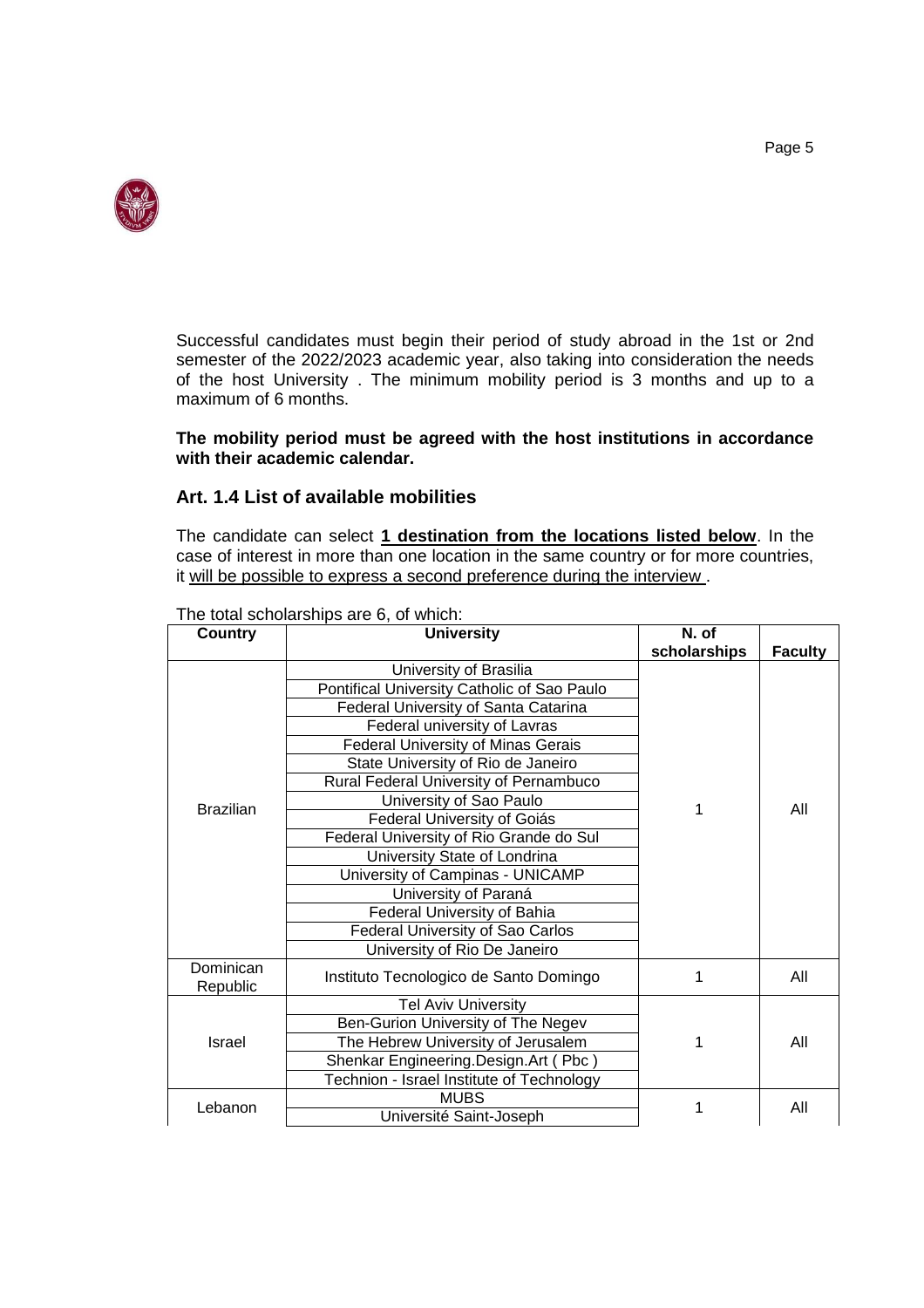

|                                  | <b>LEBANESE UNIVERSITY</b>                                            |  |     |
|----------------------------------|-----------------------------------------------------------------------|--|-----|
|                                  | <b>Balamand</b>                                                       |  |     |
|                                  | <b>Islamic University of Gaza</b>                                     |  |     |
|                                  | Palestine Polytechnic University                                      |  |     |
|                                  | University College of Applied Sciences                                |  |     |
| Palestine                        | An -Najah National University                                         |  | All |
|                                  | AL-AQSA UNIVERSITY                                                    |  |     |
| ArabAmericanUniversity Palestine |                                                                       |  |     |
|                                  | <b>Birzeit University</b>                                             |  |     |
|                                  | Manouba                                                               |  |     |
|                                  | Higher Institute of Languages of Tunis ISLT<br>University of Carthage |  |     |
| Tunisia                          | University of Sfax                                                    |  | All |
|                                  | Central Tunisia                                                       |  |     |
|                                  | University of Tunis                                                   |  |     |

The websites of the partner universities are provided below where information on the academic offer and programs of each partner university can be found.

| <b>Country</b> | <b>University</b>                                | Website                                  | <b>Academic Offer</b>                                                                                     |
|----------------|--------------------------------------------------|------------------------------------------|-----------------------------------------------------------------------------------------------------------|
|                | Universidade de Brasília                         | https://www.unb.br/                      | https://internationa<br>l.unb.br/search-<br>results                                                       |
| <b>Brazil</b>  | Pontifical Universidade<br>Catolica de Sao Paulo | https://www5.pucsp.br/pag<br>inainicial/ | https://www.pucsp.<br>br/graduacao<br>https://www.pucsp.<br>br/pos-<br>graduacao/mestra<br>do-e-doutorado |
|                | <b>Federal University of Santa</b><br>Catarina   | https://ufsc.br/                         | https://vestibular20<br>22.ufsc.br/guia-de-<br>cursos/                                                    |
|                | Federal university of Lavras                     | https://ufla.br/                         | https://ufla.br/curs<br>$\underline{\mathsf{OS}}$                                                         |
|                | <b>Federal University of Minas</b><br>Gerais     | https://ufmg.br/                         | https://ufmg.br/cur<br><b>SOS</b>                                                                         |

Page 6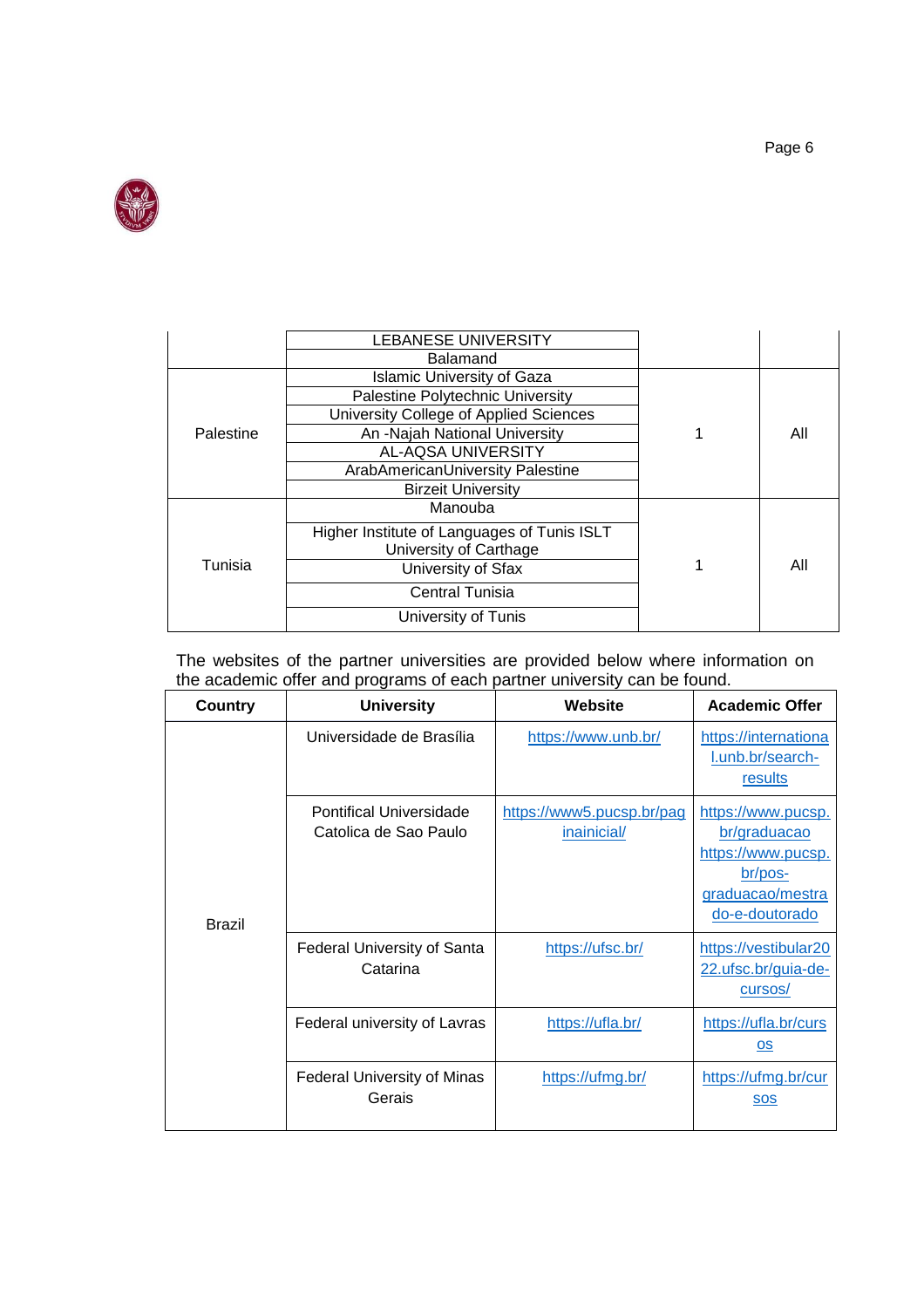

| State University of Rio de<br>Janeiro      | https://www.uerj.br/                         | https://www.uerj.br<br>/ensino/cursos-de-<br>graduacao/<br>https://www.uerj.br<br>/pesquisa/cursos-<br>de-pos-graduacao/                                           |
|--------------------------------------------|----------------------------------------------|--------------------------------------------------------------------------------------------------------------------------------------------------------------------|
| Rural Federal University of<br>Pernambuco  | http://www.ufrpe.br/br                       | http://www.ufrpe.br<br>/br/graduacao<br>http://www.ufrpe.br<br>/br/pos-graduacao                                                                                   |
| University of Sao Paulo                    | https://www5.usp.br/                         | https://www5.usp.<br>br/ensino/                                                                                                                                    |
| Federal University of Goiás                | https://www.ufg.br/                          | https://www.progra<br>d.ufg.br/p/37699-<br>cursos-de-<br>graduacao-na-ufg<br>https://prpg.ufg.b<br>r/p/34982-<br>programas-de-<br>mestrado-e-<br>doutorado-da -ufg |
| Federal University of Rio<br>Grande do Sul | http://www.ufrgs.br/ufrgs/in<br><u>icial</u> | http://www.ufrgs.br<br>/ufrgs/ensino/grad<br>uacao/cursos<br>http://www.ufrgs.<br>br/ufrgs/ensino/po<br>s-graduacao                                                |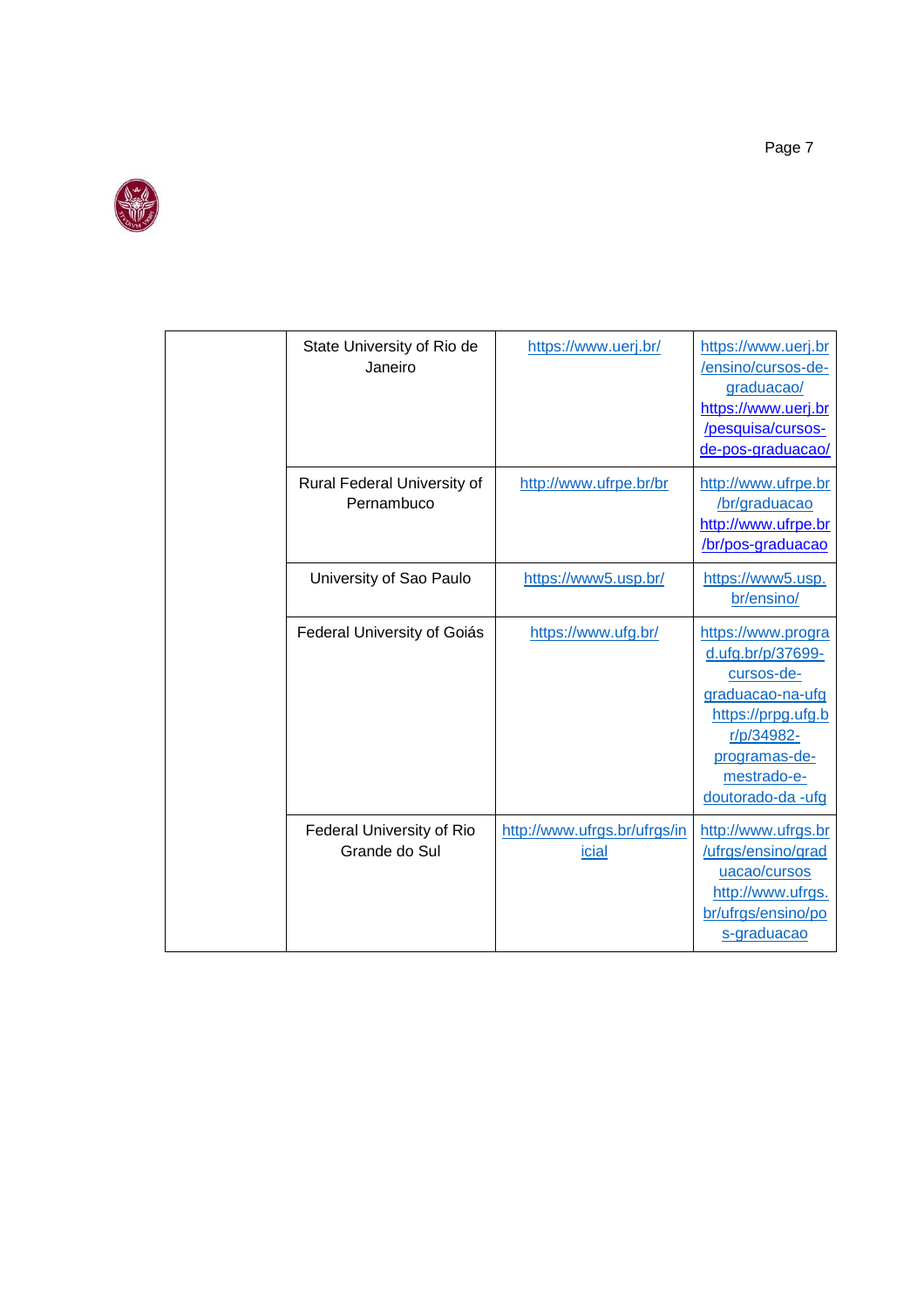

| University State of Londrina               | https://portal.uel.br/home/         | http://www.uel.br/p<br>rograd/?content=c<br>atalogo-<br>cursos/catalogo_2<br>021/cursos_gradu<br>acao.html<br>http://www.uel.br<br>/proppg/portalnovo<br>/pages/inscricoes-<br>programas-<br>cursos/inscricoes-<br>por-level.php |
|--------------------------------------------|-------------------------------------|----------------------------------------------------------------------------------------------------------------------------------------------------------------------------------------------------------------------------------|
| University of Campinas -<br><b>UNICAMP</b> | https://www.unicamp.br/un<br>icamp/ | https://www.dac.u<br>nicamp.br/sistema<br>s/catalogos/grad/c<br>atalogo2022/index<br>.html<br>https://www.dac.u<br>nicamp.br/sistema<br>s/catalogos/pos-<br>grad/catalogo2022                                                    |
| University of Paraná                       | http://www.utfpr.edu.br/            | http://www.utfpr.ed<br>u.br/cursos/gradua<br>cao#b_start=0                                                                                                                                                                       |
| Federal University of Bahia                | https://www.ufba.br/                | https://www.ufba.b<br>r/cursos<br>https://www.flipsna<br>ck.com/prppg/cat-<br>logo-prppg-<br>2021.html                                                                                                                           |
| Federal University of Sao<br>Carlos        | https://www2.ufscar.br/             | https://www2.ufsca<br>r.br/estudante                                                                                                                                                                                             |
| University of Rio De Janeiro               | https://ufrj.br/                    | https://ufrj.br/ensin<br>o-e-pesquisa/                                                                                                                                                                                           |

Page 8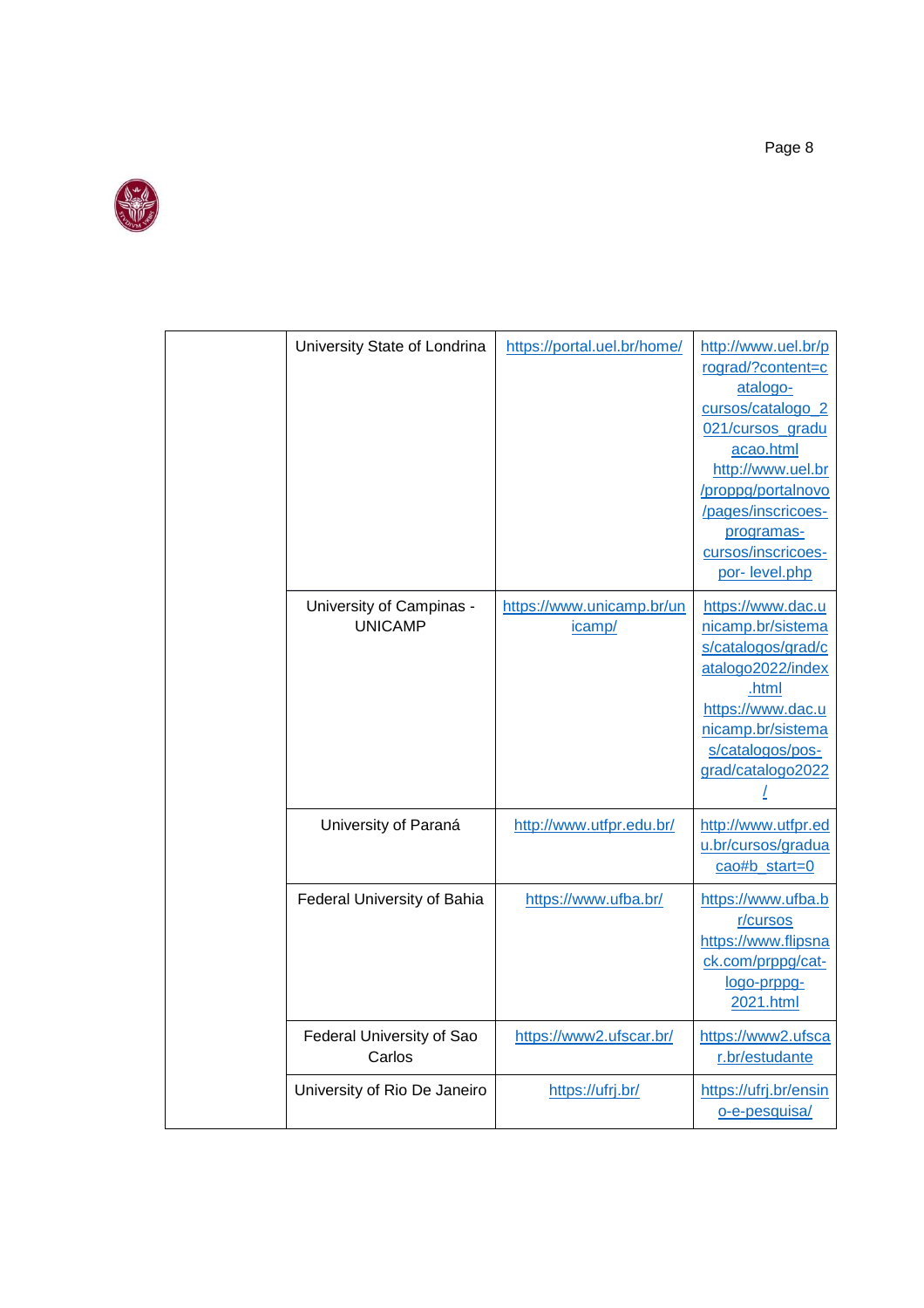

| Dominican<br>Republic | Institute Santo Domingo<br>Tech            | https://www.intec.edu.do/                      | https://www.intec.e<br>du.do/oferta-<br>academica                                                                                                                                                                                                      |
|-----------------------|--------------------------------------------|------------------------------------------------|--------------------------------------------------------------------------------------------------------------------------------------------------------------------------------------------------------------------------------------------------------|
|                       | <b>Tel Aviv University</b>                 | https://english.tau.ac.il/                     | https://internationa<br>I.tau.ac.il/academi<br>c-units-view                                                                                                                                                                                            |
|                       | Ben-Gurion University of<br>The Negev      | https://in.bgu.ac.il/en/Page<br>s/default.aspx | https://in.bgu.ac.il/<br>en/Global/Pages/<br><b>General/Courses-</b><br>in-English---<br>Lists.aspx                                                                                                                                                    |
| Israeli               | The Hebrew University of<br>Jerusalem      | https://en.huji.ac.il/en                       | http://info.huji.ac.il/<br>en-<br>overseas/general<br>information/BA<br>https://info.huji.ac.i<br>$I/en-$<br>overseas/table of<br>programs/MA                                                                                                          |
|                       | Shenkar<br>Engineering.Design.Art<br>(Pbc) | https://www.shenkar.ac.il/e<br>$\underline{n}$ | https://www.shenk<br>ar.ac.il/en/faculties<br>/azrieli-faculty-of-<br>design<br>https://www.shenk<br>ar.ac.il/en/faculties<br>/pernick-faculty-of-<br>engineering<br>https://www.shenk<br>ar.ac.il/en/departm<br>ents/multidisciplina<br>ry-art-school |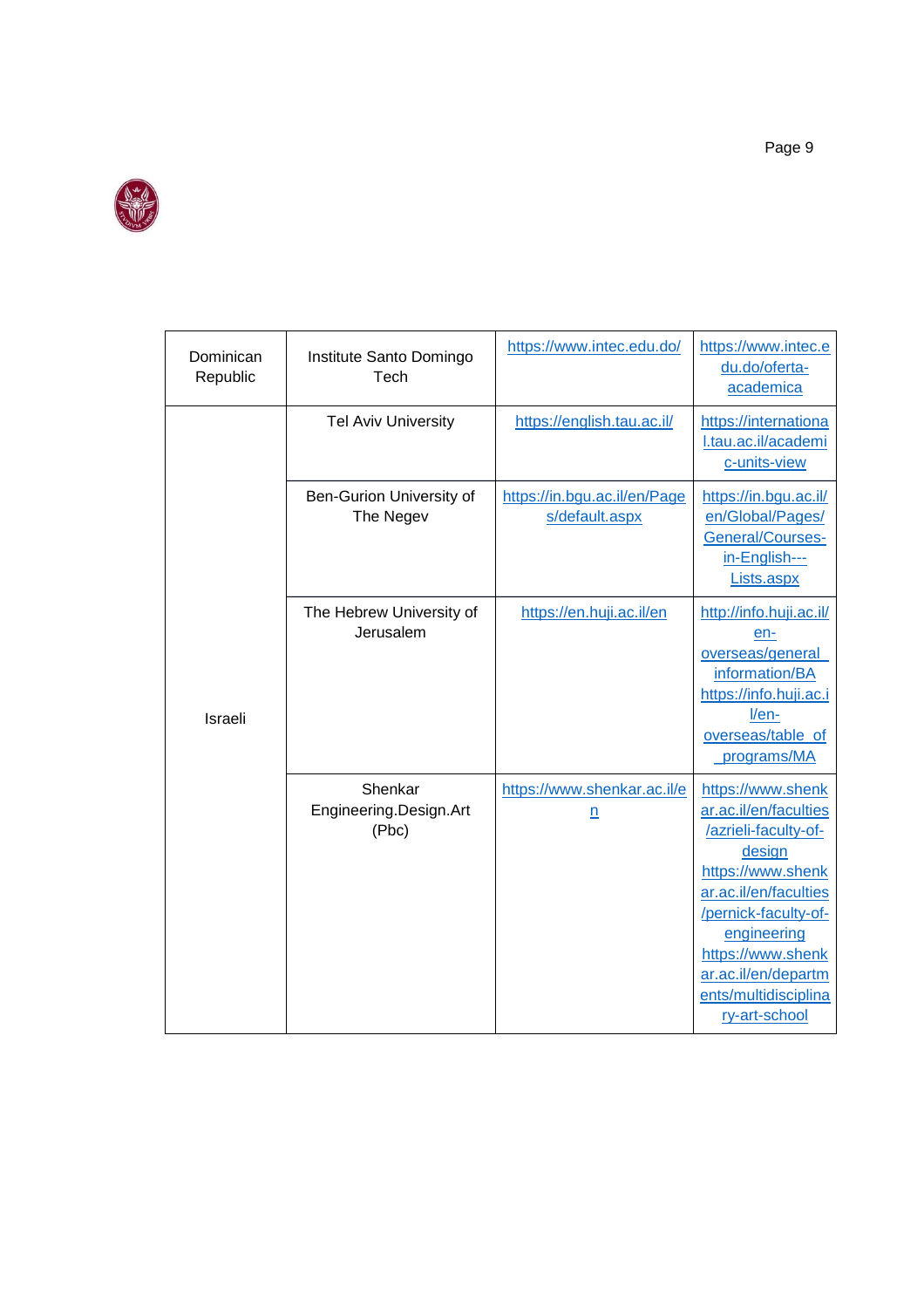

|        | Technion - Israel Institute of<br>Technology | https://www.technion.ac.il/<br>en/home-2/                                | https://admissions.<br>technion.ac.il/en/e<br>nglish/general-<br>information/<br>https://admissions.<br>technion.ac.il/en/st<br>udy-tracks/<br>https://graduate.te<br>chnion.ac.il/en/aca<br>demic-programs/                |
|--------|----------------------------------------------|--------------------------------------------------------------------------|-----------------------------------------------------------------------------------------------------------------------------------------------------------------------------------------------------------------------------|
|        | <b>MUBS</b>                                  | https://www.mubs.edu.lb/                                                 | https://www.mubs.<br>edu.lb/en/admissio<br>n/undergraduate-<br>majors.aspx<br>https://www.mubs.<br>edu.lb/en/admissio<br>n/graduate-<br>majors.aspx<br>https://www.mubs.<br>edu.lb/en/academi<br>cs_mubs/offerings.<br>aspx |
| Libano | Université Saint-Joseph                      | https://www.usj.edu.lb/                                                  | https://www.usj.ed<br>u.lb/anglais/progra<br>ms.php?lang=2<br>https://www.usj.ed<br>u.lb/pdf/dossadm2<br>2-en.pdf                                                                                                           |
|        | <b>LEBANESE UNIVERSITY</b>                   | https://www.ul.edu.lb/                                                   | https://www.ul.edu<br>.lb/faculte/faculties<br>.aspx                                                                                                                                                                        |
|        | Balamand                                     | http://www.balamand.edu.l<br>b/home/Pages/default.asp<br>$\underline{x}$ | http://www.balama<br>nd.edu.lb/CurrentS<br>tudents/Pages/Cat<br>alogue.aspx                                                                                                                                                 |

Page 10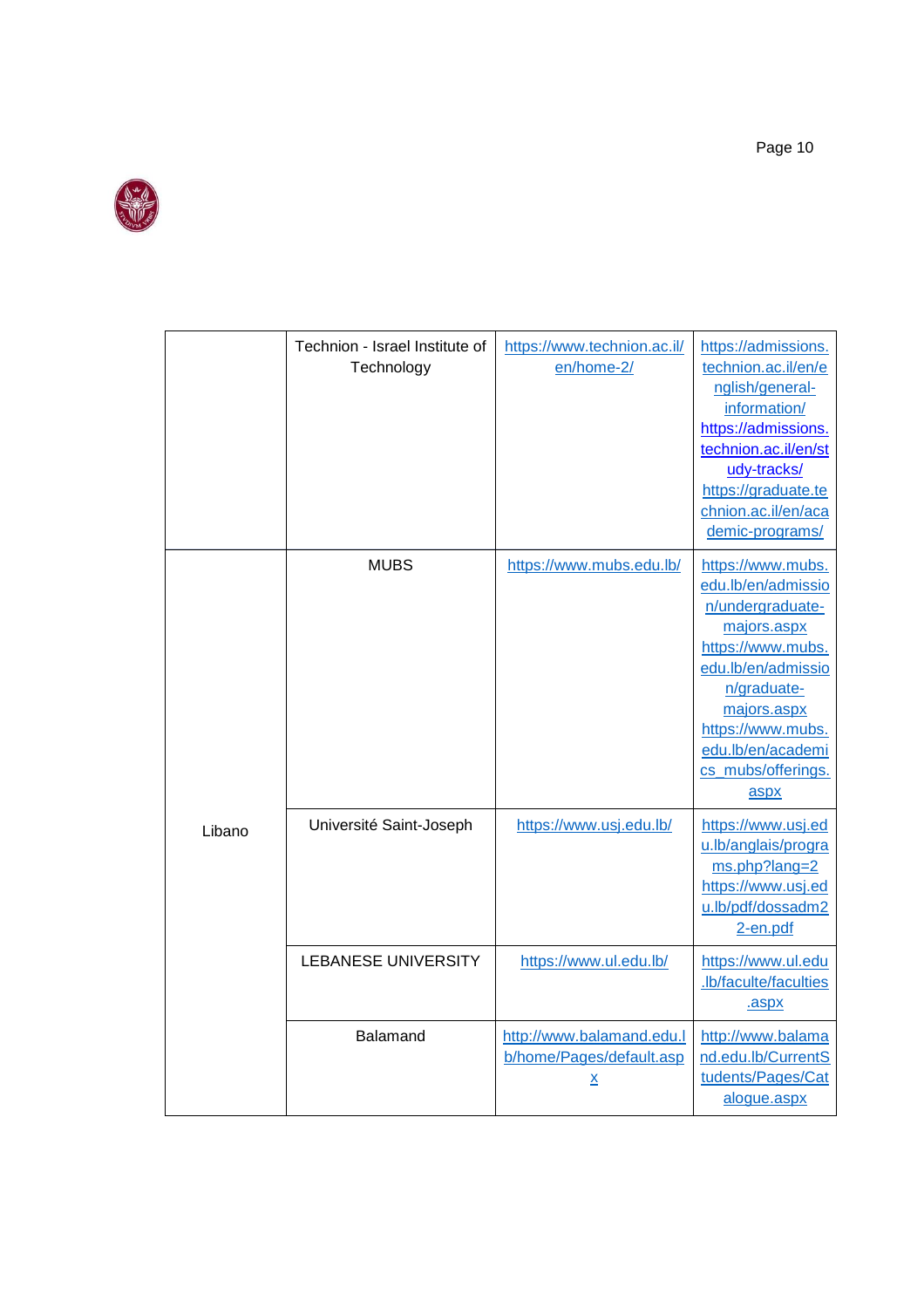

|           | <b>Islamic University of Gaza</b>                | http://www.iugaza.edu.ps/<br>en/       | http://www.iugaza.<br>edu.ps/en/About-<br><b>IUG</b><br>http://www.iugaza.<br>edu.ps/en/Facultie<br><u>s</u>                                                                                                         |
|-----------|--------------------------------------------------|----------------------------------------|----------------------------------------------------------------------------------------------------------------------------------------------------------------------------------------------------------------------|
|           | Palestine Polytechnic<br>University              | https://www.ppu.edu/p/                 | https://ced.ppu.ed<br>u/programs<br>https://www.ppu.e<br>du/p/en/Colleges-<br>Deanships                                                                                                                              |
| Palestina | University College of<br><b>Applied Sciences</b> | https://en.ucas.edu.ps/                | https://en.ucas.ed<br>u.ps/Academics/B<br>achelor-<br>Programs/Nursing-<br>and-Health-<br><b>Sciences</b><br>https://en.ucas.ed<br>u.ps/Academics/Di<br>ploma-<br>Programs/Informat<br>ion-Technology-<br>Department |
|           | An-Najah National<br>University                  | https://www.najah.edu/en/              | https://www.najah.<br>edu/en/academic/<br>undergraduate-<br>programs/<br>https://www.najah.<br>edu/en/academic/<br>postgraduate-<br>programs/                                                                        |
|           | AL-AQSA UNIVERSITY                               | https://www.alaqsa.edu.ps/<br>en/home/ | https://www.alaqsa<br>.edu.ps/en/page/4/<br>Alaqsa-University-<br><b>Gaza-Faculties</b>                                                                                                                              |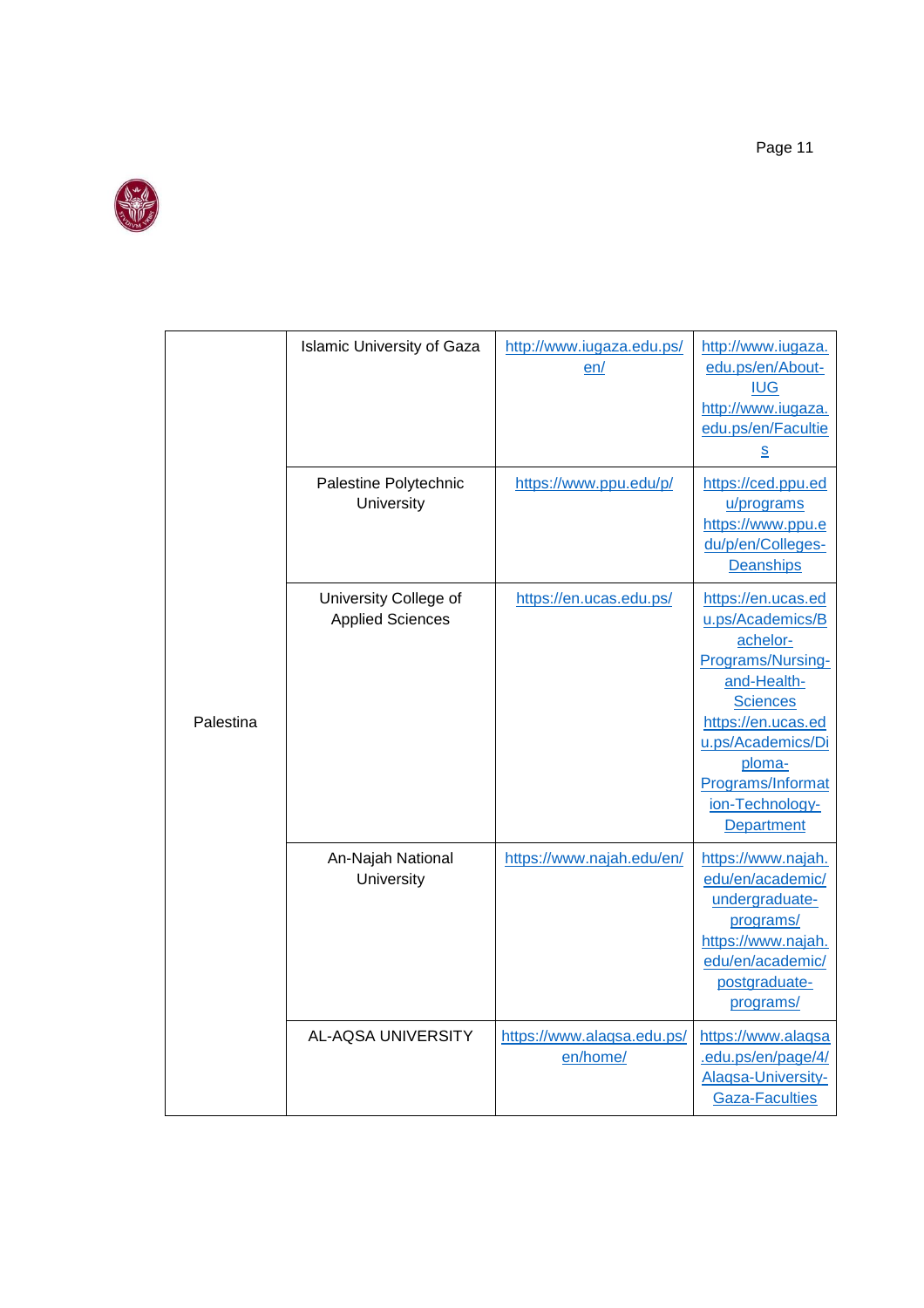

|         | ArabAmericanUniversity<br>Palestine            | https://www.aaup.edu/                         | https://www.aaup.<br>edu/Academics/Un<br>dergraduate-<br><b>Studies</b><br>https://www.aaup.<br>edu/Academics/Gr<br>aduate-Studies                                                                                                                                                |
|---------|------------------------------------------------|-----------------------------------------------|-----------------------------------------------------------------------------------------------------------------------------------------------------------------------------------------------------------------------------------------------------------------------------------|
|         | <b>Birzeit University</b>                      | https://www.birzeit.edu/                      | https://www.birzeit.<br>edu/en/study/progr<br>ams                                                                                                                                                                                                                                 |
|         | Manouba                                        | http://www.uma.rnu.tn/inde<br>$x.$ php?code=5 | http://www.uma.rn<br>u.tn/page.php?cod<br>$e=39$                                                                                                                                                                                                                                  |
|         | Higher Institute of<br>Languages of Tunis ISLT | http://www.islt.rnu.tn/                       | http://www.islt.rnu.<br>tn/cursus/masters-<br>2/<br>http://www.islt.rnu.<br>tn/cursus/doctorat<br>es/                                                                                                                                                                             |
| Tunisia | University of Carthage                         | http://www.ucar.rnu.tn/                       | http://www.ucar.rn<br>u.tn/faculte-des-<br>sciences-de-<br>bizerte/<br>http://www.ucar.rn<br>u.tn/faculte-des-<br>sciences-<br>economiques-et-<br>de-gestion-de-<br>nabeul/<br>http://www.ucar.rn<br>u.tn/faculte-des-<br>sciences-<br>juridiques-<br>politiques-et-<br>sociales/ |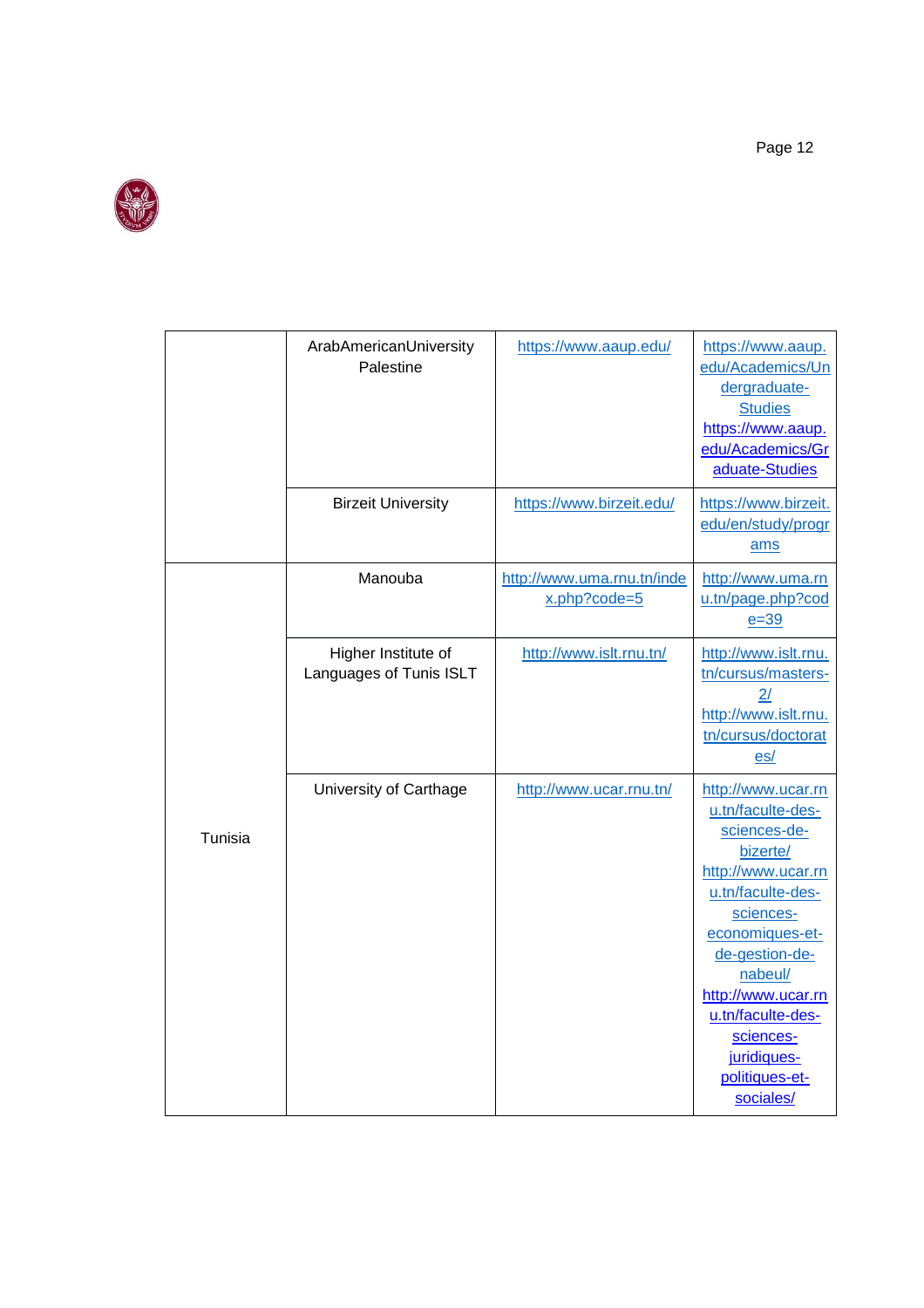

| <b>Sfax University</b>            | https://univ-sfax.tn/                      | https://univ-<br>sfax.tn/index.php?<br>cible=formation_d<br>omaine&d=L&d_e<br>$=25$<br>https://univ-<br>sfax.tn/index.php?<br>cible=formation_d<br>omaine&d=M&d_e<br>$=25$<br>https://univ-<br>sfax.tn/index.php?<br>cible=formation d<br>omaine&d=D&d_e<br>$\equiv 25$ |
|-----------------------------------|--------------------------------------------|-------------------------------------------------------------------------------------------------------------------------------------------------------------------------------------------------------------------------------------------------------------------------|
| <b>Central University Tunisia</b> | https://www.universitecentr<br>ale.net/fr/ | https://www.univer<br>sitecentrale.net/fr/<br>9/formations-<br>initiales                                                                                                                                                                                                |
| University of Tunis               | http://www.utunis.rnu.tn/                  | http://www.utunis.r<br>nu.tn/PremDiplom<br>es.php<br>http://www.utunis.r<br>nu.tn/Mastere.php                                                                                                                                                                           |

# **Art. 1.5 Economic contributions**

The *E + ICM contribution* intends to cover part of the costs deriving from the stay abroad and not all the expenses that the student normally has to bear.

The contribution for outgoing mobility students is **€ 700 / month** to all destination countries for any cycle of studies. The actual and definitive contribution will be calculated on the basis of the number of days of mobility actually used, certified by the certificate of attendance issued by the host University. In the event of a mobility period not corresponding to a whole number of months, the financial contribution will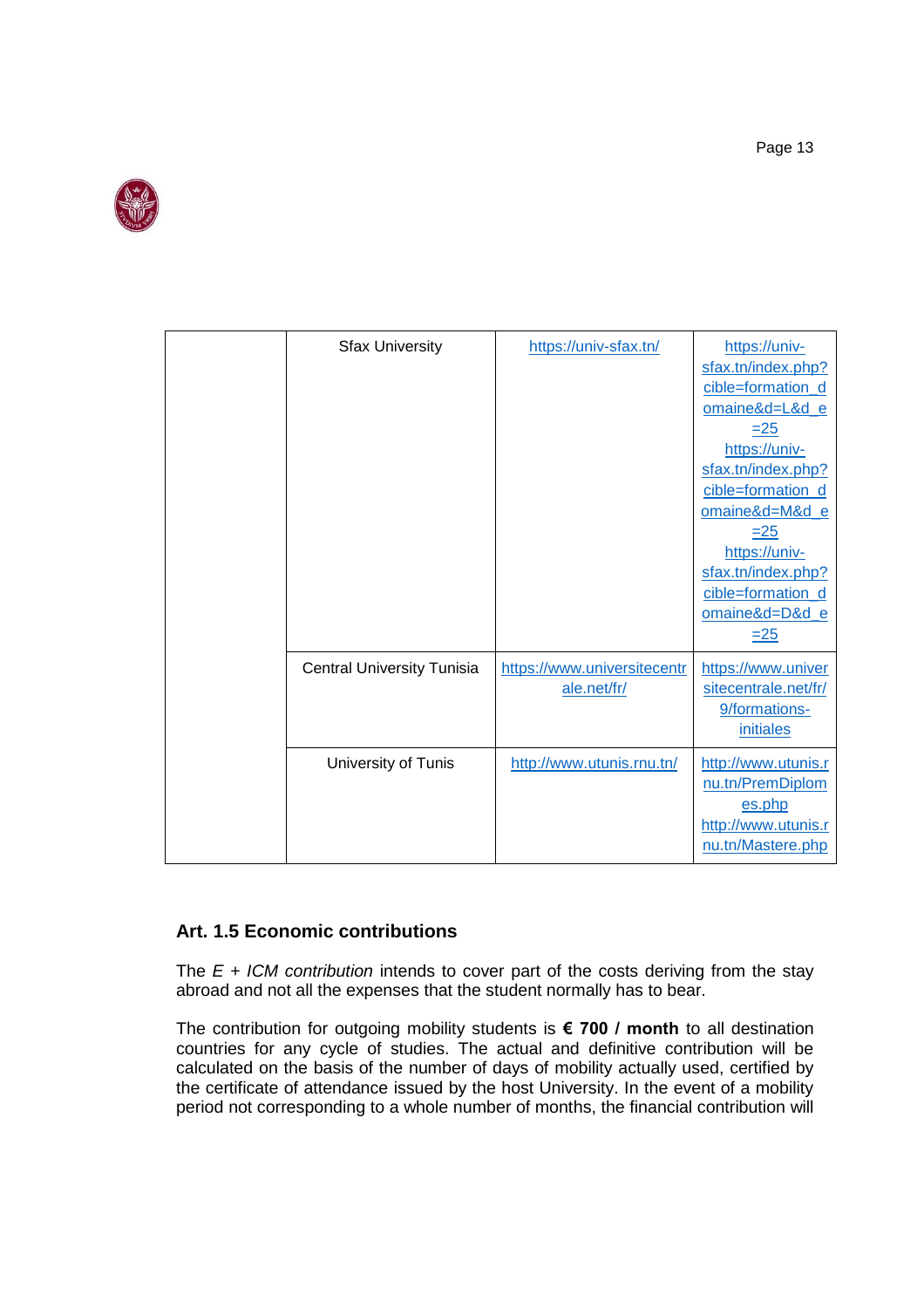

be calculated by multiplying the number of days in the incomplete month (s) by 1/30 of the monthly unit cost. The amount of the European grant will be calculated automatically by the Community Mobility instrument Tool , according to the business year of 360 days (therefore each month, regardless of its duration, will be considered as 30 days).

*E + ICM* financial contribution is incompatible with other Community grants deriving from other programs / actions funded by the European Union and with scholarships provided by Sapienza (with the exception of doctoral scholarships, which, on the other hand, can be combined with the *E scholarships). + ICM* ).

In addition to the contribution for individual support, the winning students of the *E + ICM contribution* directed to the partner countries will receive the following additional amounts to cover **travel costs** :

| Travel distances <sup>1</sup> | <b>Amount</b>            |
|-------------------------------|--------------------------|
| Between 100 and 499 Km        | 180 EUR per participant  |
| Between 500 and 1999 Km       | 275 EUR per participant  |
| Between 2000 and 2999 Km      | 360 EUR per participant  |
| Between 3000 and 3999 Km      | 530 EUR per participant  |
| Between 4000 and 7999 Km      | 820 EUR per participant  |
| 8000 Km or more               | 1500 EUR per participant |

Distances are calculated using the *Distance Calculator* made available by the European Commission at the following link: [https://ec.europa.eu/programmes/erasmus-plus/resources/distance-calculator\\_en .](https://ec.europa.eu/programmes/erasmus-plus/resources/distance-calculator_en)

**Tax treatment of the Erasmus + contribution:** Pursuant to Law no. 208 Art. 1, paragraph 50, the exemptions provided for in article 1, paragraph 3, of the decreelaw of 9 May 2003, n. 105, converted, with modifications, by the law 11 July 2003, n. 170.

# **Art. 1.6 Methods of payment of the scholarship**

The personal, fiscal and bank data used for the payment will be those declared by the student in the mobility contract.

The grant will be paid in three installments:

<sup>&</sup>lt;sup>1</sup> The distance of one outbound journey should be used to calculate the amount of the EU grant to cover the outward and return iourney.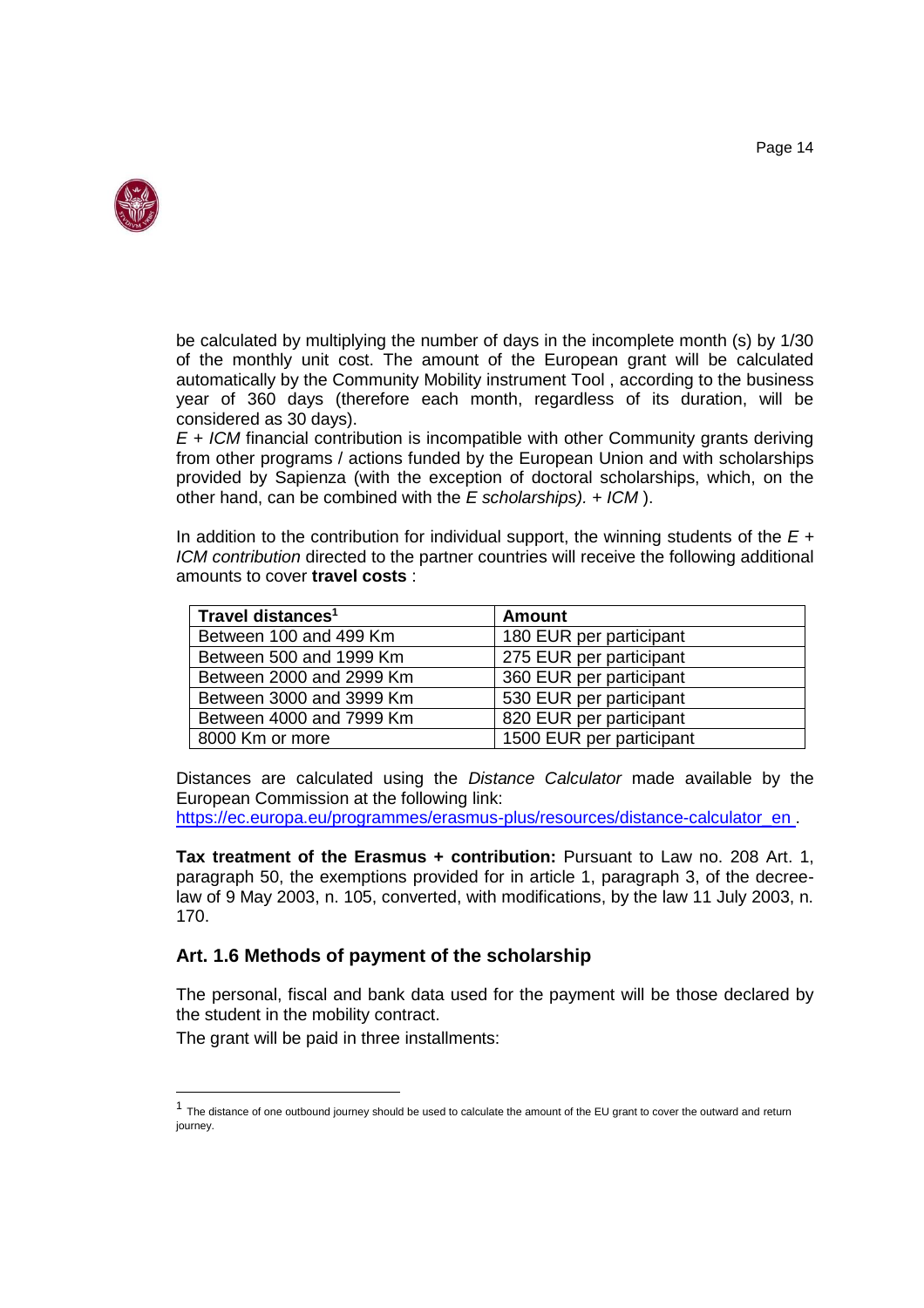

- the payment of the first installment (equal to 50% of the total) will be arranged at the beginning of the mobility, within 30 days of receiving the declaration of arrival in the host institution and will also include the reimbursement of travel expenses according to the ceilings indicated in the table referred to in art. 1.5;
- the second installment, equal to 30% of the total, will be paid within 90 days from the declaration of arrival at the host institution.
- The third installment, equal to 20% of the total, will be paid upon return to the student's premises, upon delivery of the complete documentation at the end of the mobility period and after the timely verification, by the competent offices, of the completion of the survey mobility end, which is sent to the student 30 days before his return directly from the Mobility Tool of the European Commission.

# **Art. 2 Admission requirements and presentation of the candidacy**

#### **Art. 2.1 Requirements for admission to the call**

To participate in the selection for the assignment of a contribution for  $E + ICM$ *mobility* , the following requirements are required, under penalty of exclusion:

- Be enrolled, at the time of application, at Sapienza University of Rome, for the a.y. 2021/2022 to a course of:
	- Graduation;
	- master's degree and single cycle;
	- $\bullet$  Ph.D.
- The student must provide for the renewal of the Sapienza enrollment for the academic year 2022/2023 within the deadlines set by the University (see the page https://www.uniroma1.it/it/pagina-strutturale/studenti in the "University fees" section), with the exception of undergraduates, pursuant to art. 13 of the Study Regulations.
- Not to be a resident or to have the citizenship of the country in which you intend to carry out the *E + ICM mobility* .
- Possess an adequate knowledge of the foreign language required by the host institution where the courses will be attended or the research will take place and as indicated in the sites of the call centers. *E + ICM* **considers the possession of the linguistic requirements to carry out a quality**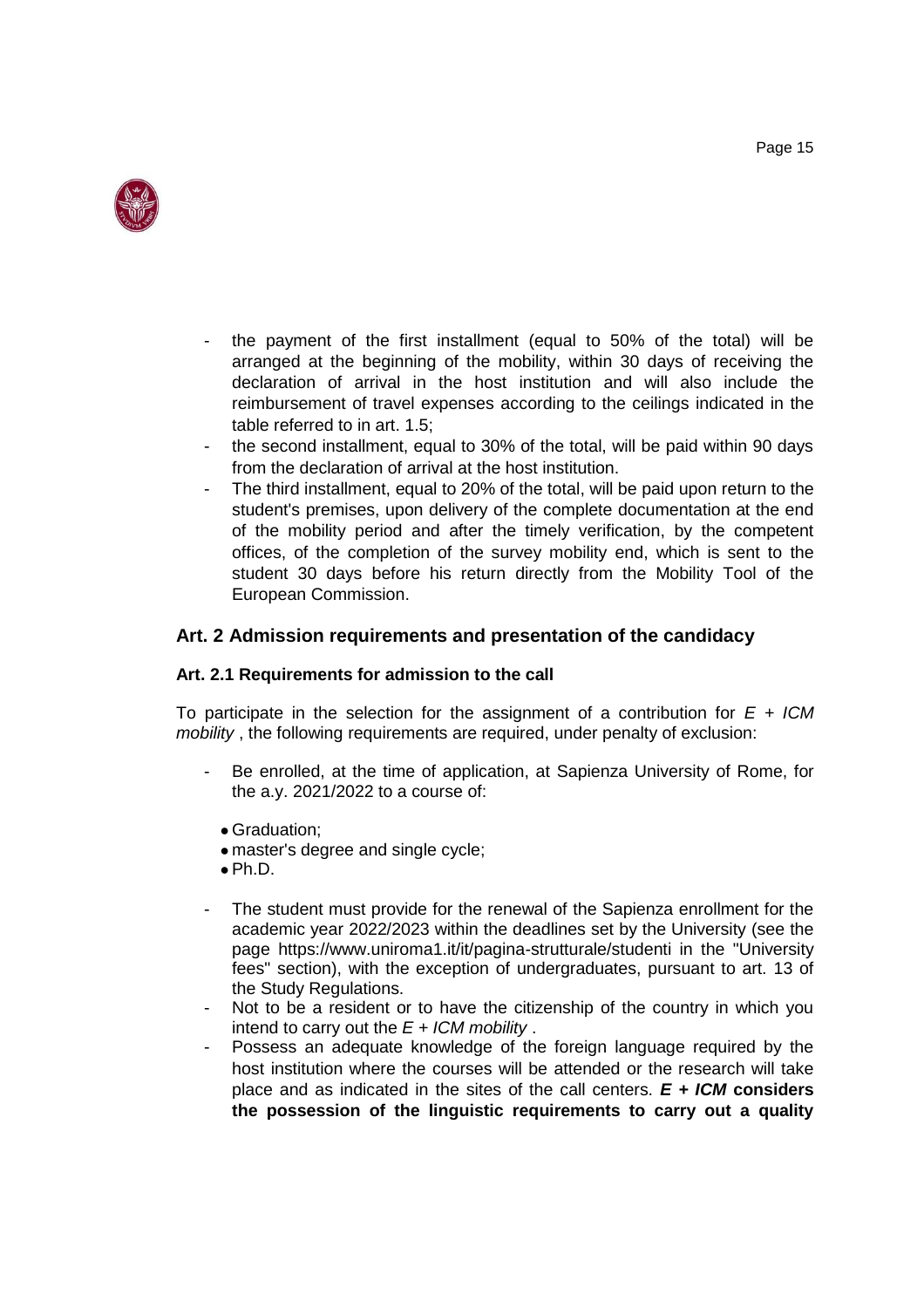

**mobility of fundamental importance** . For this purpose, the student must certify the possession of the level of knowledge of the language required by the destination site by checking on the site of the same the information or compliance with the required language requirements (eg possession of suitable certification with a minimum score threshold, etc. ). In the absence of a specific provision by the university or the institution of interest, the student must certify their level of knowledge of the English language at the time of submitting the application form for this call. **The student is in any case responsible for achieving the language requirement required by the host university** .

- Not to be holders of other community contributions for the period of stay abroad with respect to the contribution provided for in this call for applications, nor of scholarships provided by Sapienza that overlap, even partially, with the *E + ICM mobility period* (with the exception of doctoral scholarships, which, on the other hand, can be combined with the *E + ICM scholarships* ).
- Not having already benefited from an Erasmus + mobility grant or other mobility grant, which, added to that provided for in the call, reaches the maximum allowed period of 12 months per cycle of studies (24 months for single-cycle study courses)<sup>2</sup>.
- Students enrolled in the 3rd year of the degree can apply for a master's degree mobility, but the relative applications will be accepted with reserve, since the study period abroad can only be used after the actual graduation and the formalization of the degree. enrollment in the master's degree (the formalization of enrollment in the master's degree course requires the payment of university fees, to be certified by means of a substitute declaration to be produced together with the necessary documentation).
- Students enrolled in Masters, Specialization Schools and Single Courses cannot participate.

# **Art. 2.2 Application for candidacy**

The application form can be completed until **02 May 2022 at 2.00 pm** using the web application "Application for online application" available at the page: http://151.100.101.75/candidatura/login.aspx?tipo\_utenza=erasmus\_extra\_ue. On the other hand, it will be possible to address all questions relating to this announcement and how to fill in the application to the following e-mail address :

<sup>&</sup>lt;sup>2</sup> For example, if a candidate enrolled in a master's degree has already spent 6 months of study or internship abroad with the Erasmus + or LLP Erasmus programs, he or she may request up to a maximum of 6 months of mobility under this call.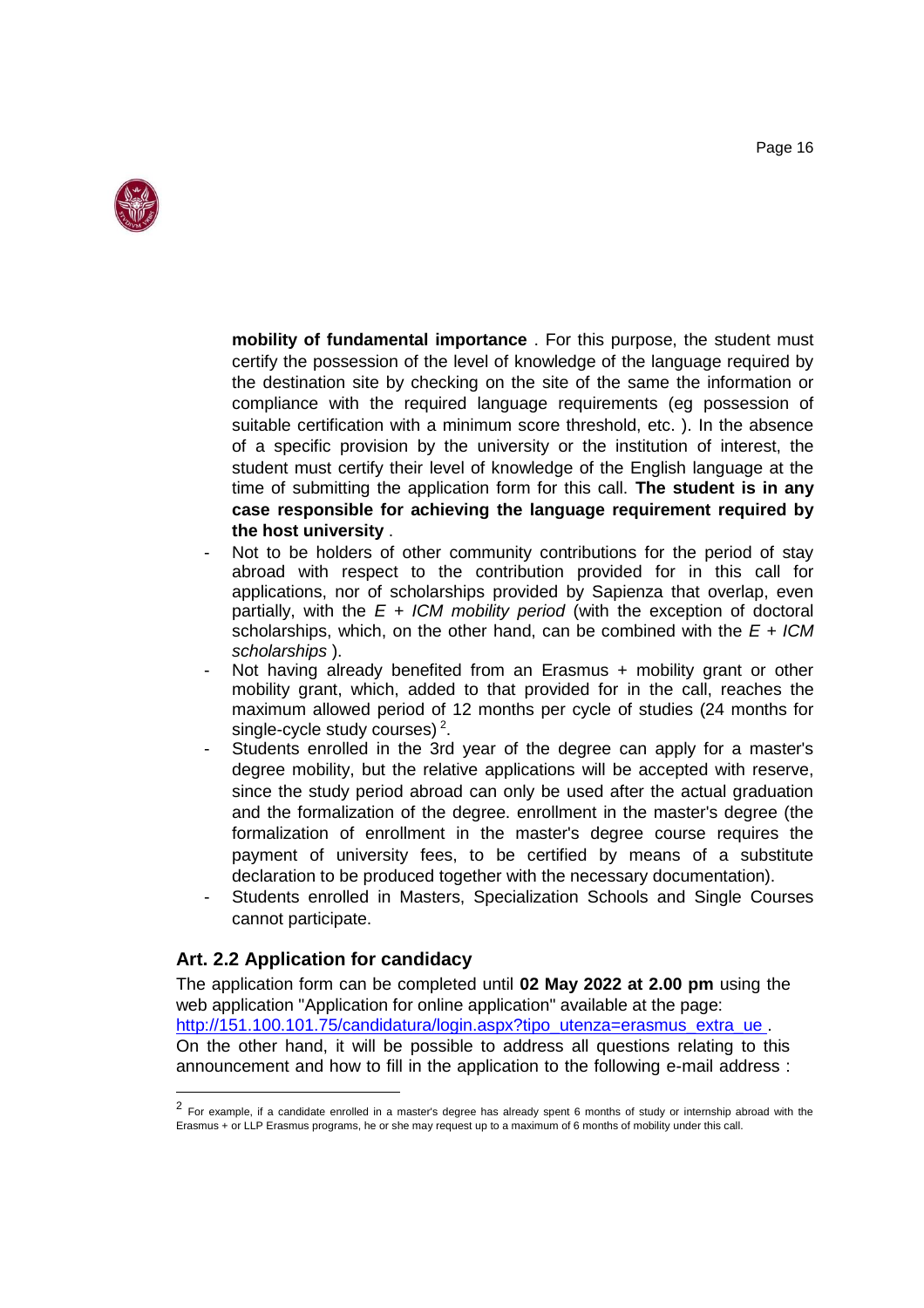

[erasmusworld@uniroma1.it .](mailto:erasmusworld@uniroma1.it)

Undergraduate **, master's and single-cycle degree students** are required to upload the following documents in the form:

- Curriculum Vitae **(in English)** according to the Europass model downloadable at the link [https://europass.cedefop.europa.eu/it/documents/curriculum](https://europass.cedefop.europa.eu/it/documents/curriculum-vitae/templates-instructions)[vitae/templates-instructions ,](https://europass.cedefop.europa.eu/it/documents/curriculum-vitae/templates-instructions) **duly signed under penalty of exclusion from the selection** .
- Motivational letter addressed to the destination university **(in English)** .
- **English** translation of the exams taken during the course of study at Sapienza (one certificate per study cycle), following the downloadable form when applying for the Faculties for which the English version is not available on the Infostud portal .
- For bachelor's or master's degree graduates from other universities, **certified English** translation of the qualifications and exams taken by the institution issuing the degree or by sworn translation.
- The Learning Agreement (the model of which is available at the following link: [https://erasmus-plus.ec.europa.eu/resources-and-tools/learning-agreement \)](https://erasmus-plus.ec.europa.eu/resources-and-tools/learning-agreement) already approved by the competent Academic Managers for Mobility (RAM) by faculty and by courses of study. For candidates who will attend courses and take exams at the host University, a minimum of 12 ECTS must be entered in the Learning Agreement to be recognized in their career upon return. For candidates who will carry out research work for thesis, it will be necessary to submit a brief summary of the research project, accompanied by a letter from the supervisor certifying the assignment and approving the relative program, for a minimum of 12 ECTS to be recognized in career out of the total number of credits required for the final thesis  $3$ .

- Passport or proof of request for a new passport already produced at the Police Headquarters.

- Certification of linguistic knowledge as required in Article 2.1.

NB: The correct formulation of the section regarding the Learning Agreement to be carried out at the host University is of fundamental importance, indicating the exams to be taken or the research work to be developed abroad (in both cases, for a minimum of 12 CFU). Therefore, failure to complete the study plan will lead to the exclusion of the application. The Learning Agreement is a document that is

 $3$  Note: The minimum number of credits for recognition is to be considered on the exams included in the student's career at Sapienza and not on the number of credits of foreign exams that the student intends to do abroad.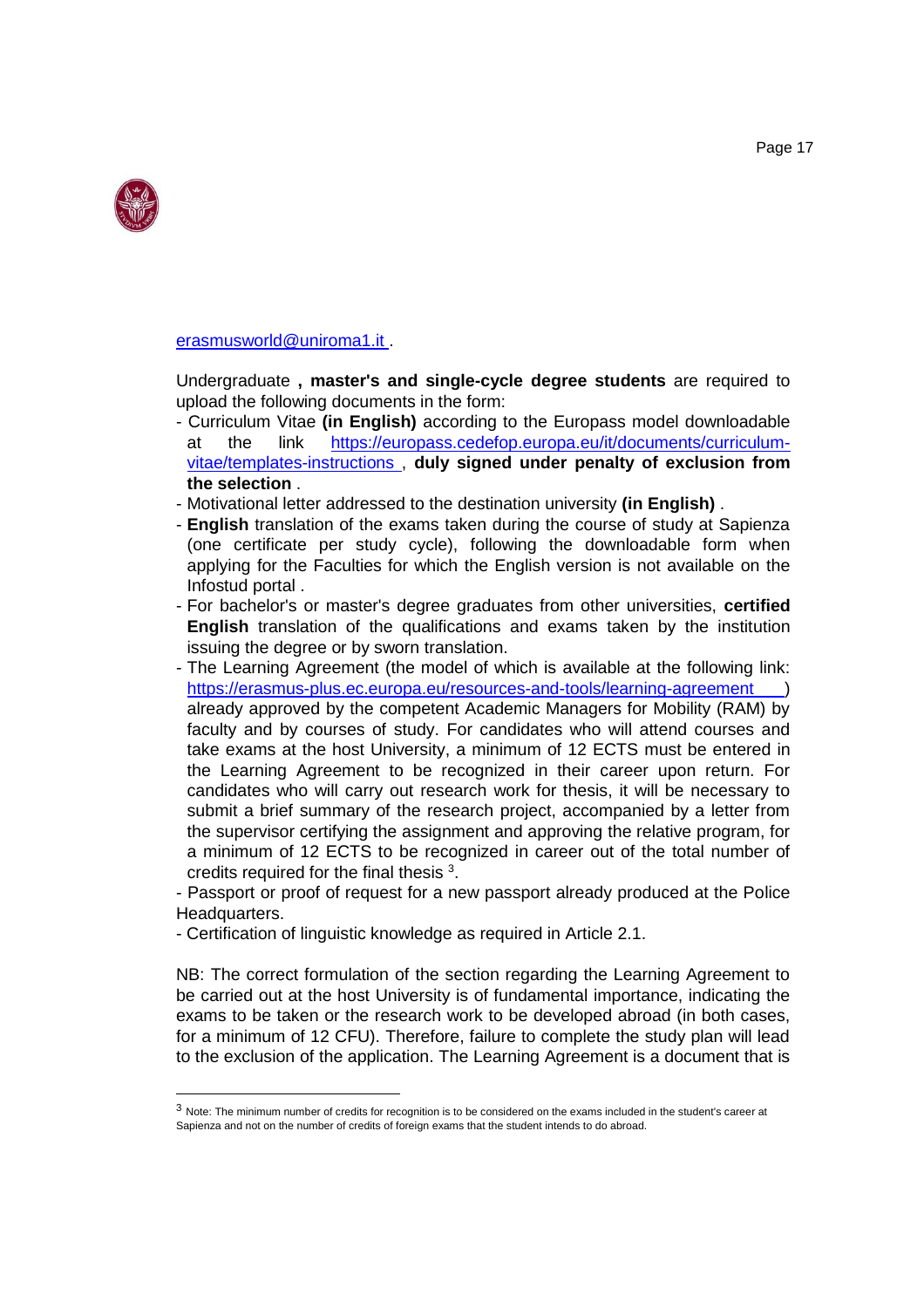

prepared before departure and that defines the set of *courses* to be taken or the research work to be carried out abroad. The Learning Agreement must be approved by the competent Academic Responsible for Mobility (RAM) of their Faculty ( [https://www.uniroma1.it/it/pagina/coordinatori-e-responsabili](https://www.uniroma1.it/it/pagina/coordinatori-e-responsabili-accademici-mobilita-internazionale-0)[accademici-mobilita-internazionale-0 \)](https://www.uniroma1.it/it/pagina/coordinatori-e-responsabili-accademici-mobilita-internazionale-0) before delivery of the application and be signed by the student concerned.

In order to guarantee the mobility student the recognition of the credits obtained after passing the related exams abroad, the Learning Agreement must also be signed by the host university. This approval and subscription by the host university will take place after the selection of candidates and may, therefore, be subject to review based on the actual availability of the chosen courses for the relevant semester.

**PhD students** are required to submit the following documents when applying:

- Curriculum Vitae **(in English)** according to the Europass model downloadable at the link [https://europass.cedefop.europa.eu/it/documents/curriculum](https://europass.cedefop.europa.eu/it/documents/curriculum-vitae/templates-instructions)[vitae/templates-instructions ,](https://europass.cedefop.europa.eu/it/documents/curriculum-vitae/templates-instructions) **duly signed under penalty of exclusion from the selection** .
- Motivational letter addressed to the destination university **(in English)** .
- Authorization of the PhD coordinator for the requested mobility.
- Research plan proposed to the host institution **(in English)** .
- **Pre - acceptance** by the chosen institution.
- Certification of linguistic knowledge as required in Article 2.1.

Pursuant to Law 12/11/2011 n. 183, the documents issued by the public administration (eg certificate of exams taken) are replaced by self-certification (DPR 445/00). A simple paper declaration is sufficient to self-certify. The Administration reserves the right to carry out appropriate checks on the veracity of the content of the self-certifications of the self-declarations; in the event of a false declaration, the provisions of art. 76 of Presidential Decree no. 445/2000 and by articles 483, 485, and 486 of the penal code.

**Failure to deliver the aforementioned documents by the deadline of this announcement, as well as the lack of truthfulness of the self-certified or declared information will constitute grounds for exclusion.**

Incomplete applications will be automatically excluded. Applications received in a manner other than that indicated above will not be considered and will be excluded.

Please, note: The use of the institutional e-mail account surname.matricola@studenti.uniroma1.it) is required, as this will be the only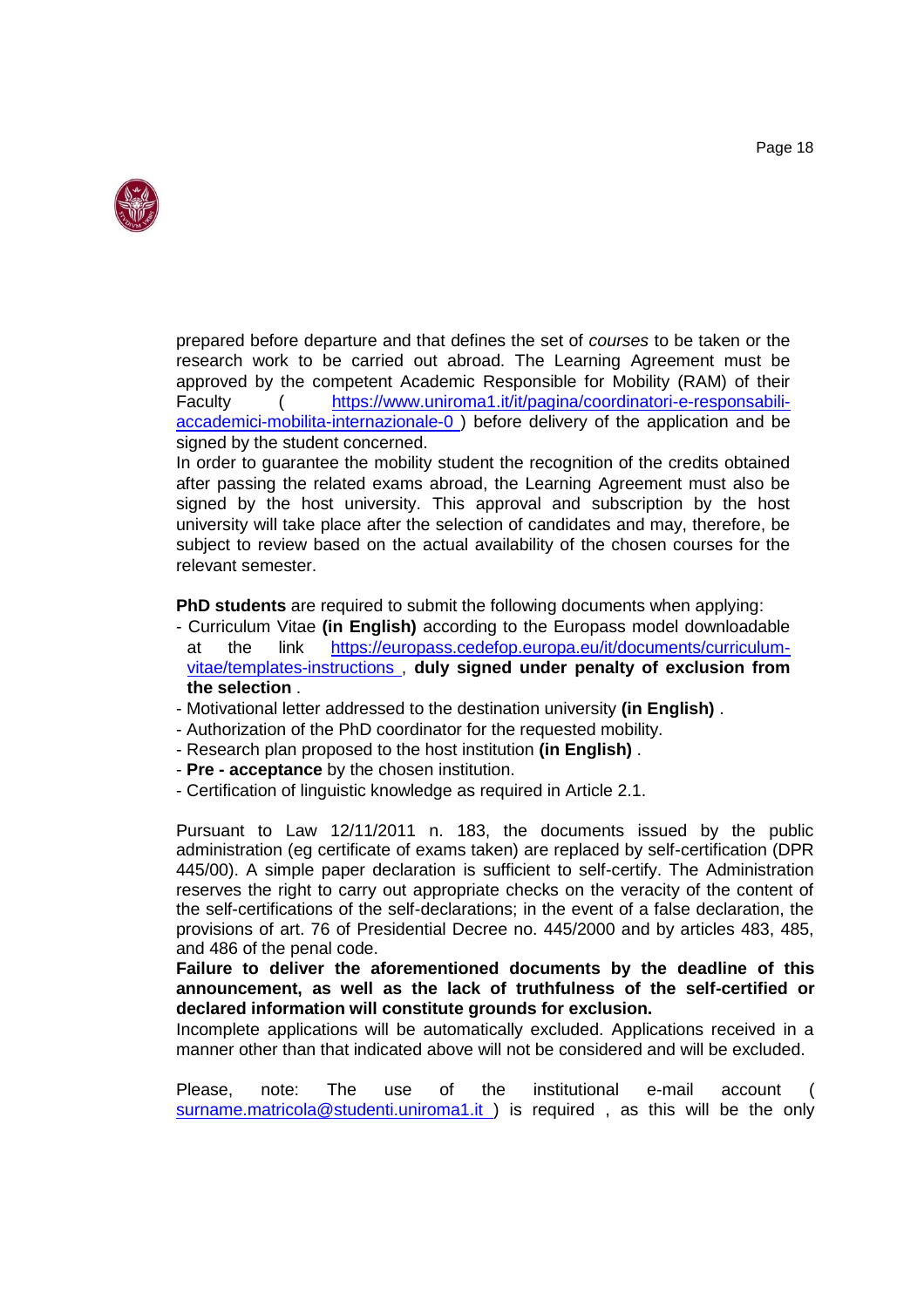

communication channel used for the purposes of this selection, even after the deadline of the call, to any communication relating thereto.

# **Art. 2.3 Selection board**

The applications received will be submitted to the evaluation of a Commission of selection, appointed by the Rector, who will assign the scholarships on the basis of a merit ranking.

# **Art. 2.4 Selection criteria**

The Commission referred to in Article 2.3 will evaluate the applications of candidate students on the basis of the following criteria and with the relative scores (up to a maximum of 100 points):

- 1. Number of credits obtained with respect to the credits foreseen for the year of enrollment: up to a maximum of 20 points.
- 2. Arithmetic average of the marks obtained in the exams taken up to the moment of the application: up to a maximum of 20 points. For students enrolled in master's and single-cycle degree courses, the mathematical average of the exams taken during the degree course will be taken into consideration, excluding the graduation grade, and the exams taken up to the time of application, acquired exclusively for exams. , and register on Infostud . A penalty of 1 point will be applied for each year out of the course or repeating the course.
- 3. Linguistic knowledge attested by certificates and exams taken or statements by reference teachers regarding the language required by the host university: up to a maximum of 10 points.
- 4. Aptitude and motivational interview aimed at evaluation (up to a maximum of 50 points):
	- knowledge of the language required by the host institution and / or of the English language (up to a maximum of 25 points);
	- the relevance and quality of the exam program or thesis research project proposed by the candidate and the related motivation (up to a maximum of 25 points).

Suitable candidates will therefore be summoned by institutional e-mail to the address indicated in the application form ( [surname.matricola@studenti.uniroma1.it](mailto:cognome.matricola@studenti.uniroma1.it)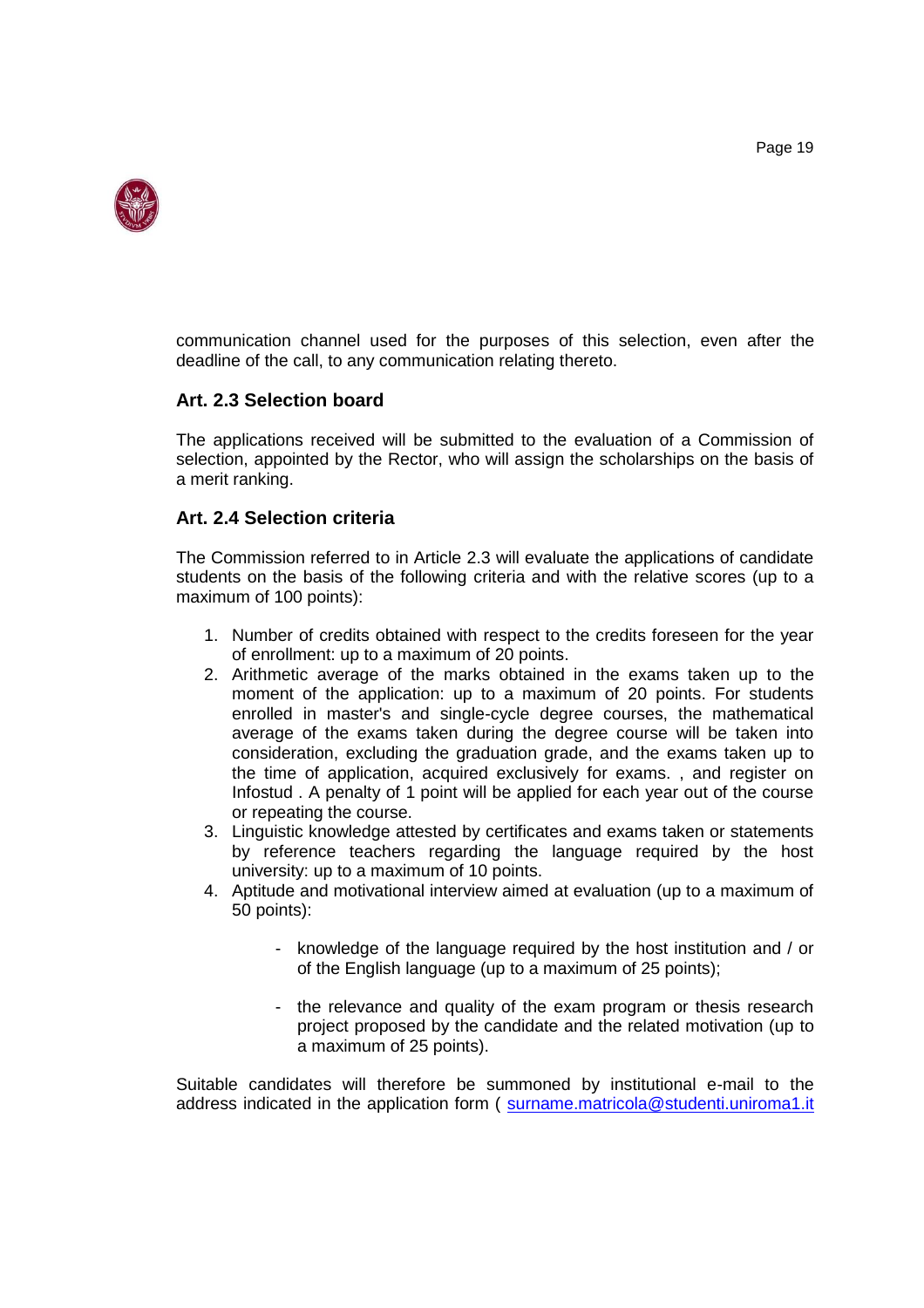

) to take the aptitude and motivational interview. The list of candidates admitted to the interview will be published on the website

[http://www.uniroma1.it/internazionale/erasmus/mobilita-extra-ue .](http://www.uniroma1.it/internazionale/erasmus/mobilita-extra-ue)

After 10 days, interviews will be organized (possibly electronically) to evaluate the candidates' profile in relation to the requirements of the announcement.

#### **Participation in the interview is mandatory: candidates who do not participate will be considered as withdrawals.**

Yup specifies that:

- the interview can take place via videoconference;
- it will not be possible to make requests to move the assigned interview date: any requests to that effect will not be taken into consideration.

Sapienza University of Rome reserves the right to defer, if necessary, the date of the interview, promptly informing the candidates by e-mail.

The assignment of contributions will be unquestionably decided by the Commission. Candidates will be deemed suitable if they report an overall score (qualifications and interview) above the threshold of 65/100; those who report an overall score lower than 65/100 will be considered unsuitable and, therefore, excluded from the list of winners.

In assigning the mobility, with the same score, students who have never benefited from Erasmus mobility for study reasons, Erasmus placement / traineeship, Erasmus Mundus Joint Master Degree, Bilateral Agreements and Double Degree will have priority.

NB: In calculating the arithmetic average of the exams taken, the following do not count:

- exams taken abroad during the Erasmus stay if not yet validated, as they refer to exams for which the validation process has not yet been completed;
- extracurricular exams pursuant to art. 6 of the Royal Decree n. 1269/38, since these exams do not contribute to the achievement of the credits required for the graduation and do not make an average;
- integrated exams and ADE (elective teaching activities) if not obtained, the credits relating to all the tests that make up each integrated exam;
- "single course" exams, if they have not already been recognized in the bachelor's, master's and single-cycle degree course or single-cycle course to which the student is enrolled for the current academic year;
- exams canceled due to non-compliance with the prerequisites;
- exams declared that are only booked and not taken or not booked;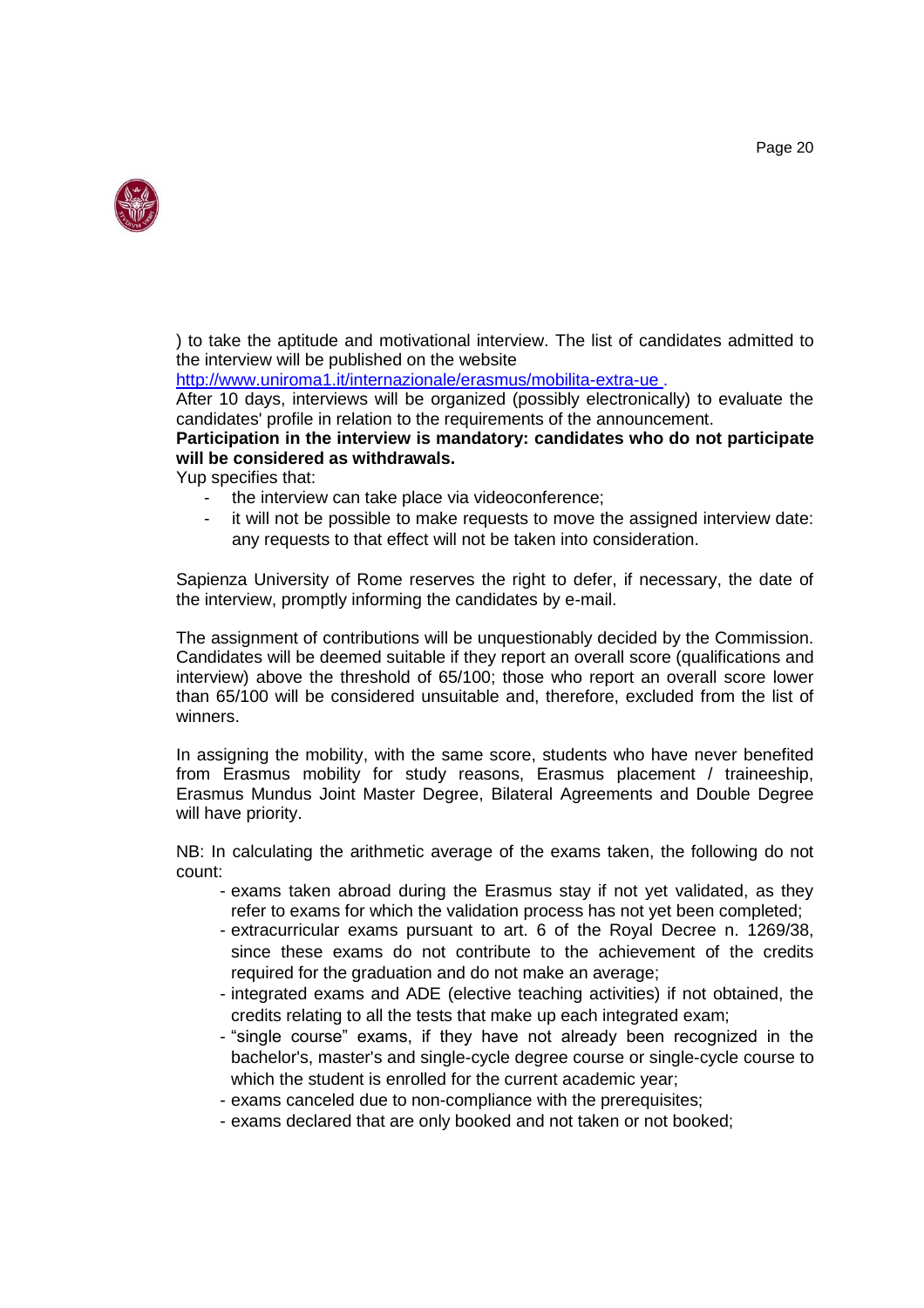

- CFU related to the final exam.

# **Art. 3 Formulation of the ranking**

#### **Art. 3.1 Breakdown of the ranking**

Once the selection interviews have been completed, the Commission will draw up the provisional ranking of the winners and suitable candidates. The provisional ranking will be published on the Transparency web pages: ranking will be published on the Transparency web pages: <https://web.uniroma1.it/trasparenza/>

The ranking will be considered definitive if no revision requests are submitted to the Internationalization Area after 5 consecutive days.

Inclusion in the ranking will not automatically entail the right to carry out a mobility period, since the actual assignment will depend on the verification of compliance with the didactic constraints defined by the regulations of the individual courses of study and by the chosen destination.

The final acceptance of the student and the assessment of the adequacy of his / her profile and linguistic preparation are the responsibility of the host university. The same may ask the candidate, even if he / she is the recipient of the mobility, for further certifications or may refuse the application based on its own rules not specified in the agreement signed with the university.

#### **Art. 3.2 Acceptance and possible refund of the contribution**

At the same time as the publication of the ranking, the successful candidates will receive an e-mail communication of the outcome of the selection to the institutional address ( surname.matricola@studenti.uniroma1.it). They will be asked to provide feedback within 5 working days of sending the communication, declaring their willingness or not to accept the scholarship. Failure to comply with the aforementioned deadline will be considered as a waiver. Successful candidates will be required to comply with the procedures and deadlines set.

The status of Erasmus + student and the ownership of the relative contribution will be acquired only following the stipulation of the financial contract.

The mobility foreseen by this announcement must compulsorily take place no later than 31 July 20 23 . Mobility programs of less than 3 continuous months or cancellation of the mobility will result in the forfeiture of the contribution and the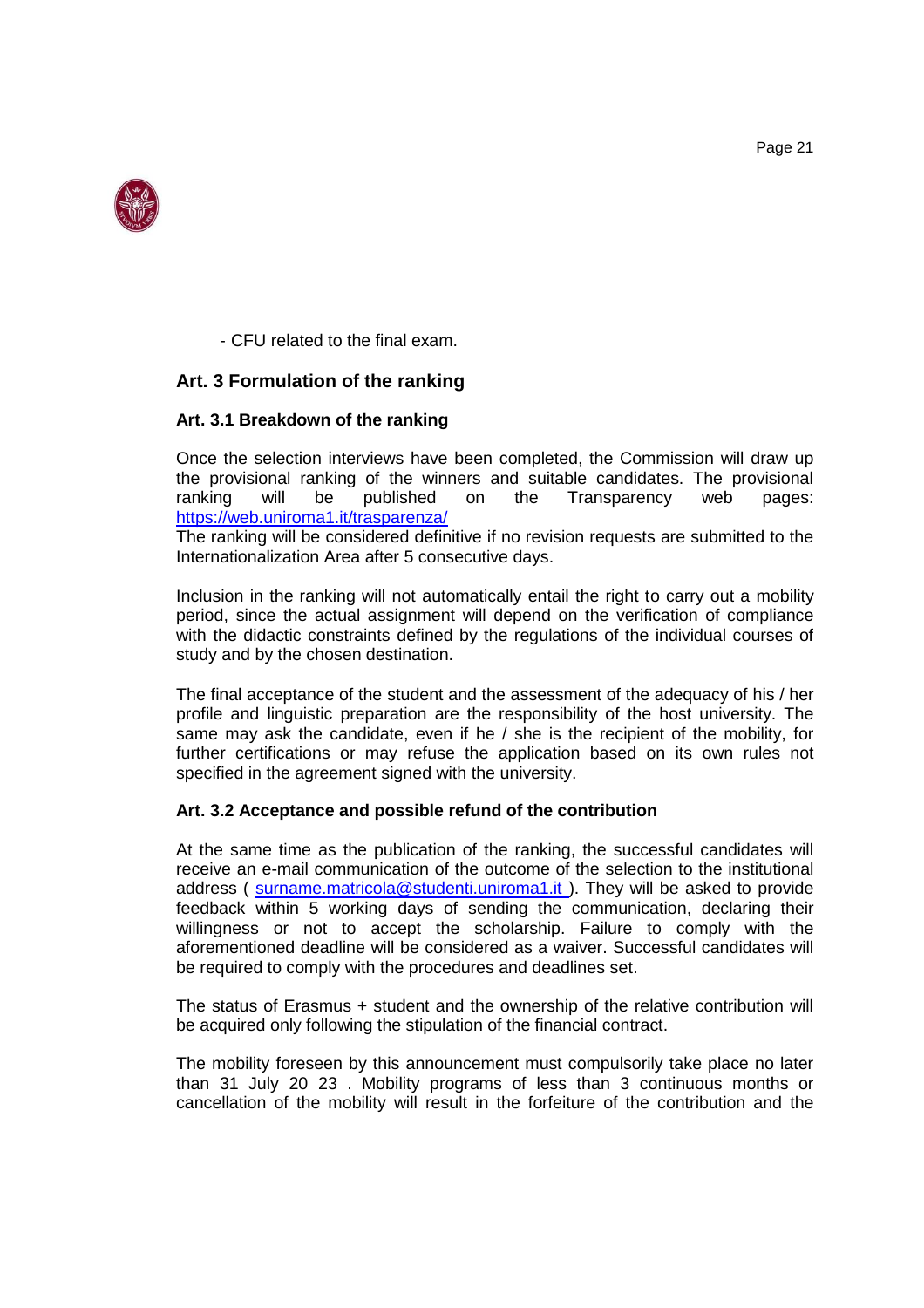



simultaneous return of the entire scholarship or of the sum already paid to the beneficiary.

The return of the scholarship can also be submitted to students who have not taken exams or carried out research for a thesis agreed for a minimum of 12 ECTS and consequently obtained the recognition of credits accrued abroad.

#### **Art. 3.3 Waiver of mobility**

Acceptance of mobility is a serious commitment made by the candidate. Successful and suitable candidates are therefore invited to limit the renunciations after acceptance or at the beginning of the mobility period to serious and proven cases of force majeure, which must be communicated in writing and duly justified to allow the first candidate to reserves the takeover in good time.

#### **Art. 3.4 Entry into the host country and insurance**

The student must independently inquire about any rules governing:

- entry into the host country, by contacting the relevant diplomatic representations (Embassies and Consulates) in Italy in good time . Further information can be found here: http://www.viaggiaresicuri.it/, site where students are invited to register before starting the mobility;
- health assistance in the host country, by contacting your ASL or diplomatic representations.

The insurance for accidents and civil liability, which the student automatically benefits from when enrolling at the University, is extended, in the same way, for the entire period of stay abroad at the destination institution. The policies and information are published on the web page:

[http://www.uniroma1.it/ateneo/ amministrazione/aree-e-uffici/direzione-risorse](http://www.uniroma1.it/ateneo/amministrazione/aree-e-uffici/direzione-risorse-umane-finanziarie-e-patrimoniali/area/polizze)[umane-finanziarie-e-patrimoniali/area/polizze .](http://www.uniroma1.it/ateneo/amministrazione/aree-e-uffici/direzione-risorse-umane-finanziarie-e-patrimoniali/area/polizze)

The aforementioned insurance covers only study and research activities and do not include coverage of risks connected with the exercise of the medical profession and health facilities. Therefore, students of the health area will be responsible for finding such insurance independently.

Mobility students are required to independently ensure adequate health coverage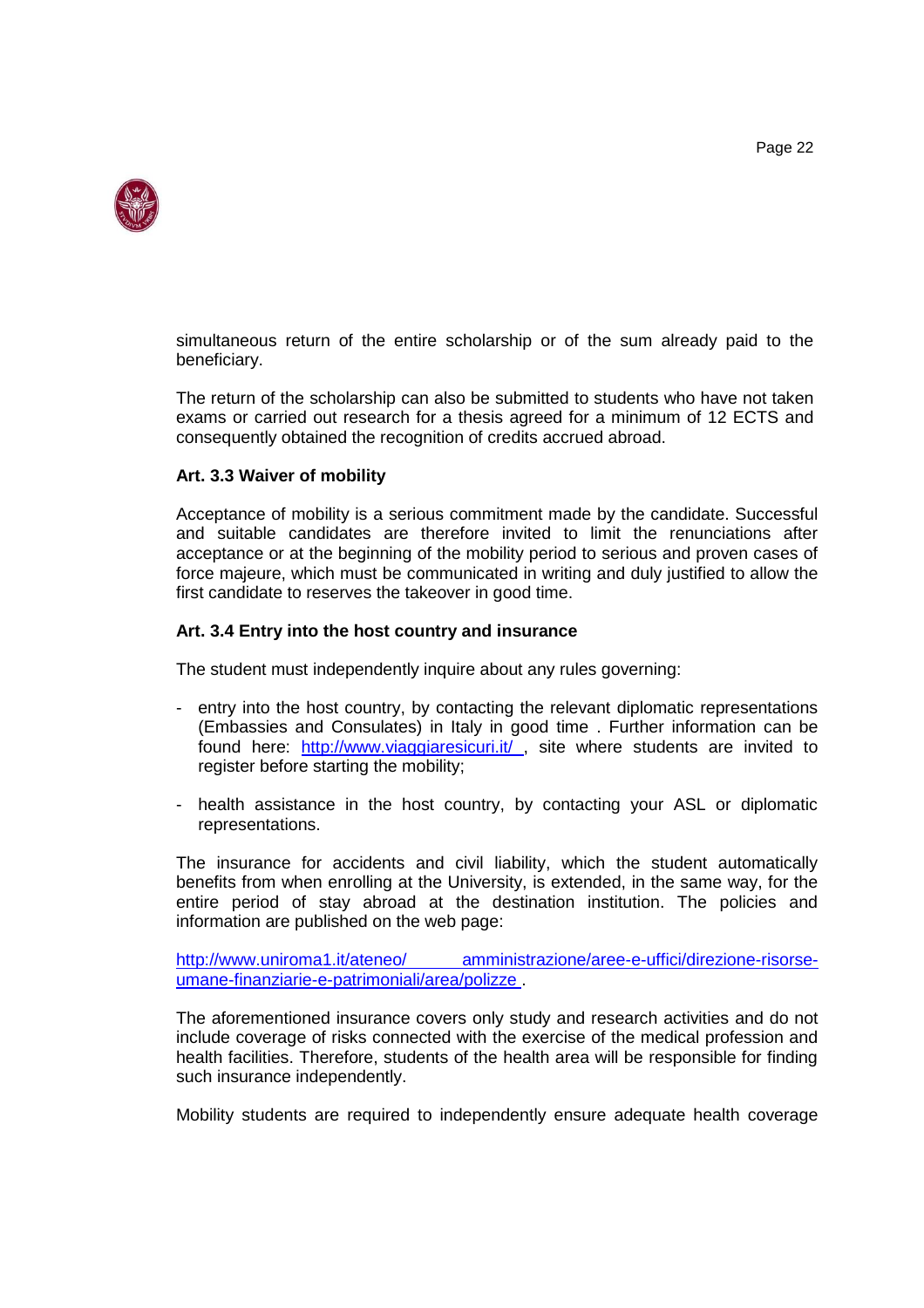

during their stay abroad, according to the procedures established by the host country:

[http://www.salute.gov.it/portale/temi/p2\\_6.jsp?lingua=italiano&id=897&area=Assisten](http://www.salute.gov.it/portale/temi/p2_6.jsp?lingua=italiano&id=897&area=Assistenza%20sanitaria&menu=italiani) [za%20sanitaria&menu=italiani .](http://www.salute.gov.it/portale/temi/p2_6.jsp?lingua=italiano&id=897&area=Assistenza%20sanitaria&menu=italiani)

#### **Art. 4 Procedural and logistic information**

In order to be able to formulate, with awareness, the curricular project to be carried out at the destination University, students must consult, before formulating the application, the information available on the websites of the host sites. This information will also be binding for the purpose of assigning the mobility.

For the development of any degree or doctoral thesis, the project must be agreed in advance with the sending professor / thesis supervisor, on the basis of the agreements established with the partner professor of the host university.

Erasmus + students, at the end of the courses, will have to take the relative exams according to the programs and procedures foreseen for the students of the host universities. The recognition of the didactic activities carried out will take place as indicated by the Faculty to which they belong and according to the provisions of the Learning Agreement. The credits relating to the exams taken at the host universities must be acquired in compliance with any preparatory constraints envisaged by the organization of the course of study.

Only rarely do foreign universities offer hospitality to Erasmus + students in university residences. Any information can be found on the web pages of the partner universities. The student is required to check, by visiting the host university's website, any deadlines or specific procedures to be followed ( *accommodation* and / or any forms required by the host university).

# **Art. 5 Other provisions**

#### **Art. 5.1 Controls**

Based on art. 71 of Presidential Decree 445 of 28/12/2000, the Administration proceeds to carry out suitable random checks and in all cases in which well-founded doubts arise on the veracity of the self-certifications. The lack of truthfulness of the information, declared or self-certified, constitutes a reason for exclusion / forfeiture.